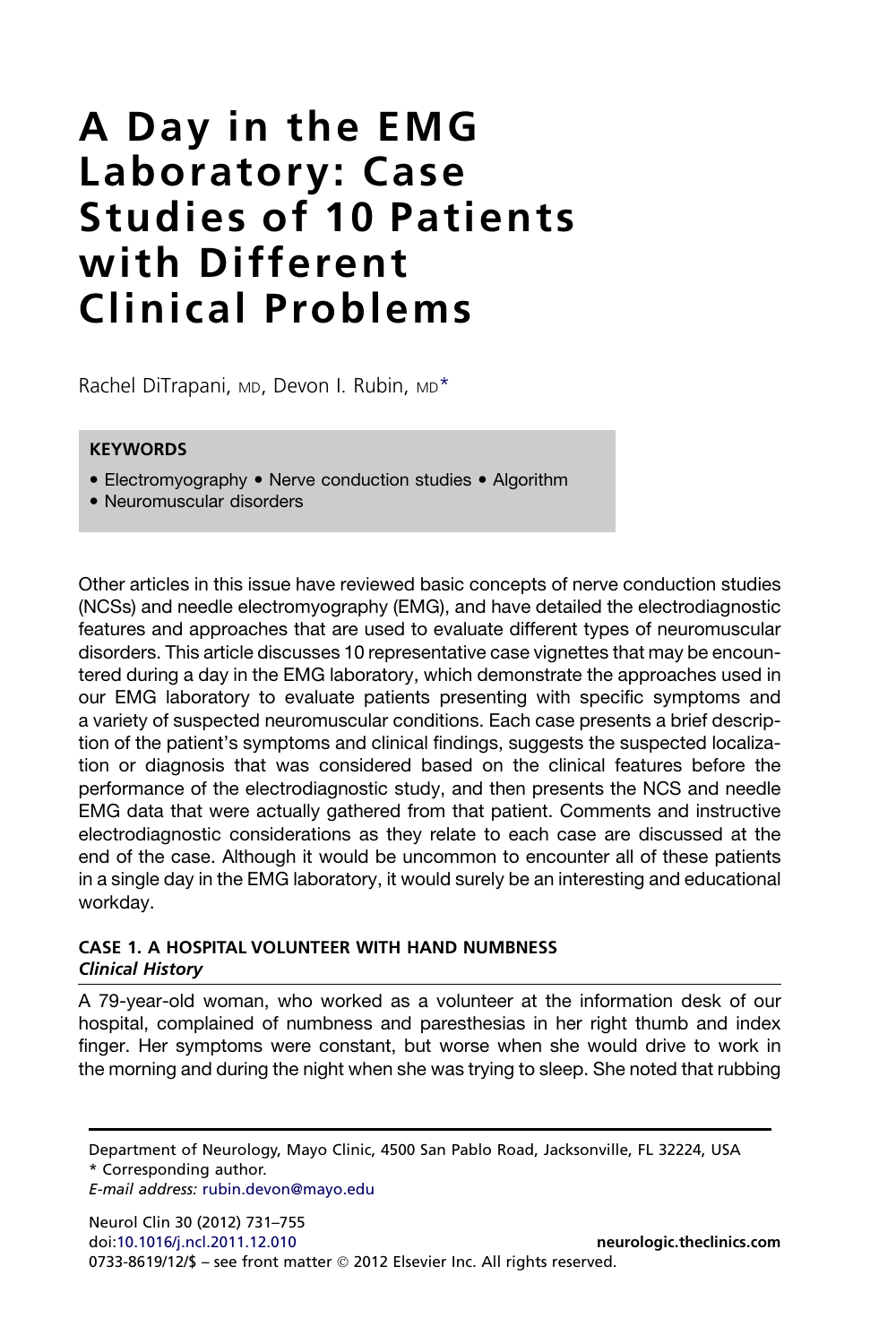or shaking her hand improved the symptoms slightly. She denied weakness; however, she reported dropping objects that she was holding in her hand on occasion. She also reported some achiness of her shoulder and entire arm, and occasional mild neck stiffness. She did not experience any similar symptoms in her left hand.

## Physical Examination

The pertinent neurologic examination findings were decreased sensation to pinprick on the flexor surface of the thumb, index, and middle fingers. There was no weakness or atrophy noted in the right thenar or other arm muscles. Reflexes were normal and symmetric in her upper extremities.

## Differential Diagnosis

The clinical features were most suspicious for a right median neuropathy at the wrist (carpal tunnel syndrome [CTS]). However, other localizations that may present with similar features and should be considered include a C6-C7 radiculopathy (especially given some neck and arm discomfort), a proximal median neuropathy, or, less likely, a brachial plexopathy.

## Electrodiagnostic Summary and Interpretation

The electrodiagnostic studies (NCSs and needle examination) are shown in Tables 1 and [2](#page-2-0). The NCSs demonstrated prolonged right median motor and sensory distal latencies and a low median sensory amplitude with a mildly slowed conduction velocity. Needle EMG was normal. The findings indicate a moderately severe right median neuropathy at the wrist (CTS).

#### Case Comment

This case demonstrates typical features of a median neuropathy at the wrist, such as occurs in CTS, with conduction slowing identified in motor and sensory fibers in the distal median nerve across the wrist. In this case, motor NCSs were performed first and because the median motor fibers demonstrated a prolonged distal latency, the antidromic sensory techniques were selected for the sensory studies. Had the median motor NCSs been completely normal, the orthodromic (palmar) sensory studies or other comparison studies (median–radial to thumb or median–ulnar to ring finger) would have been performed to increase the sensitivity of identifying a very mild distal median neuropathy. The needle examination consisted of evaluation of muscles supplied by the median nerve as well as those innervated by the C5 through T1 roots to exclude a superimposed cervical radiculopathy (although a cervical radiculopathy at any level would not affect the median sensory NCSs). Given the normal median

| Table 1<br>Case 1: nerve conduction studies |      |                              |     |                   |    |                               |     |                               |          |      |      |      |
|---------------------------------------------|------|------------------------------|-----|-------------------|----|-------------------------------|-----|-------------------------------|----------|------|------|------|
|                                             |      | Amplitude<br>(mV or $\mu$ V) |     | Velocity<br>(m/s) |    | <b>Distal Latency</b><br>(ms) |     | <b>F-Wave Latency</b><br>(ms) |          |      |      |      |
| <b>Stimulate (Record)</b>                   | R    |                              | NL  | R                 |    | ΝL                            | R   |                               | NL       | R    |      | Est  |
| Ulnar, m (hypothenar)                       | 12.7 |                              | >6  | 55                |    | >51                           | 3.0 |                               | 3.6      | -27  |      | 24.8 |
| Ulnar, s anti (fifth)                       | 33   |                              | >10 | 60                |    | >54                           | 3.0 |                               | $<$ 3.1  |      |      |      |
| Median, m (thenar)                          | 7.7  | 8                            | >4  | 51                | 58 | >48                           | 5.1 | 3.4                           | <4.5     | 27.3 | 28.0 | 28.6 |
| Median, s anti (index)                      | 10   | 20                           | >15 | 51                | 66 | >56                           | 4.6 | 3.0                           | $~<$ 3.6 |      |      |      |

Abbreviations: Est, estimate; NL, normal values.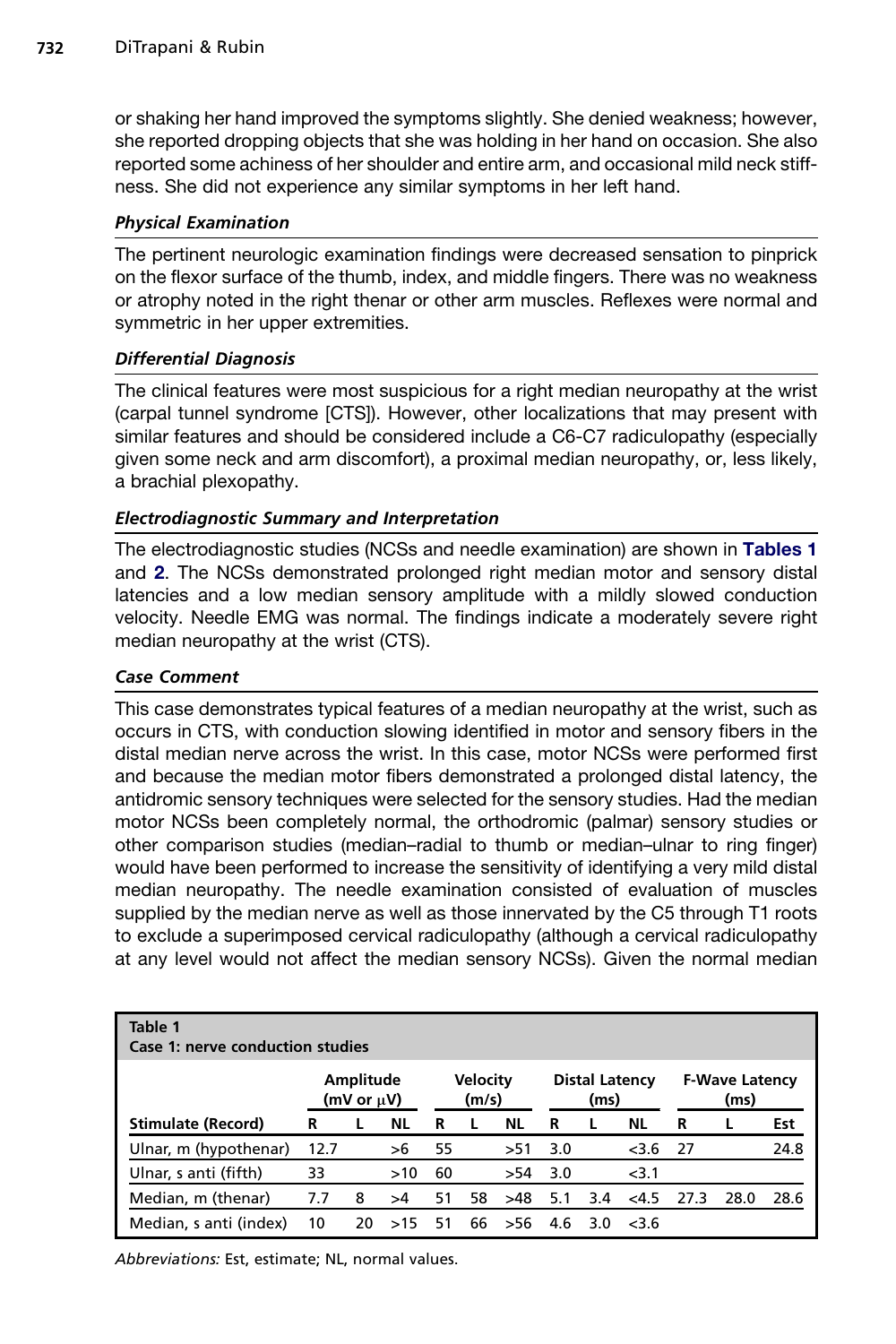<span id="page-2-0"></span>

| Table 2<br>Case 1: needle examination of the right upper extremity |                             |                                |            |  |  |  |  |  |  |
|--------------------------------------------------------------------|-----------------------------|--------------------------------|------------|--|--|--|--|--|--|
| Muscle                                                             | <b>Insertional Activity</b> | <b>Fibrillation Potentials</b> | <b>MUP</b> |  |  |  |  |  |  |
| Deltoid                                                            | NL                          |                                | NL         |  |  |  |  |  |  |
| <b>Biceps</b>                                                      | <b>NL</b>                   |                                | <b>NL</b>  |  |  |  |  |  |  |
| <b>Triceps</b>                                                     | NL                          |                                | <b>NL</b>  |  |  |  |  |  |  |
| Pronator teres                                                     | NL                          |                                | NL         |  |  |  |  |  |  |
| Abductor pollicis brevis                                           | NL                          |                                | NL         |  |  |  |  |  |  |
| Flexor pollicis longus                                             | <b>NL</b>                   |                                | NL         |  |  |  |  |  |  |
| First dorsal interosseous                                          | ΝL                          | 0                              | NL         |  |  |  |  |  |  |

Abbreviations: MUP, motor unit potential; NL, normal.

compound muscle action potential (CMAP) amplitude, the yield of identifying significant abnormalities in the abductor pollicis brevis was relatively low; however, because the median motor NCS was not entirely normal, the muscle was examined in this case[.1](#page-24-0)

The study was interpreted as showing a moderately severe median neuropathy. Different grading scales are used to grade the severity of median neuropathies at the wrist: mild cases typically demonstrate only sensory NCS abnormalities, whereas moderately severe cases are those in which there is slowing of conduction in median motor fibers across the wrist without a loss of amplitude, and severe cases have reduction in the motor amplitude. Documenting an electrophysiologic grade of the degree of the median neuropathy at the wrist is useful in the EMG report, because it may guide the referring physician's decision on treatment. However, the degree of electrodiagnostic abnormalities and the clinical symptoms may not always correlate well. Although this patient did not have any symptoms in her left hand, sensory NCSs were performed to assess for subclinical involvement of her left hand because CTS is frequently bilateral. This patient did not have a median neuropathy on the left.

## CASE 2. A COMPUTER PROGRAMMER WITH A NUMB PINKY AND WEAK HAND Clinical History

A 31-year-old man who works as a computer programmer presented with numbness of his left fifth (pinky) digit. He noted that he frequently would rest his elbow on a pad at his desk in an effort to keep his wrists in line while typing, to avoid developing CTS. By the end of his workday, he noticed a tingling radiating down the medial aspect of his forearm into his left ring and pinky finger. This progressed to persistent numbness involving his left fifth digit specifically. He also complained of occasional elbow discomfort. He denied any weakness in his hand or arm.

#### Physical Examination

The pertinent findings included decreased sensation to pinprick over the medial aspect of the fourth and fifth digits of the left hand. There was equivocal weakness but no atrophy in his hypothenar and interosseous muscles. Reflexes were normal and symmetric.

#### Differential Diagnosis

The clinical history suggests a left ulnar neuropathy, probably localized at the elbow given his history of resting his elbow on a pad while at work. Additional considerations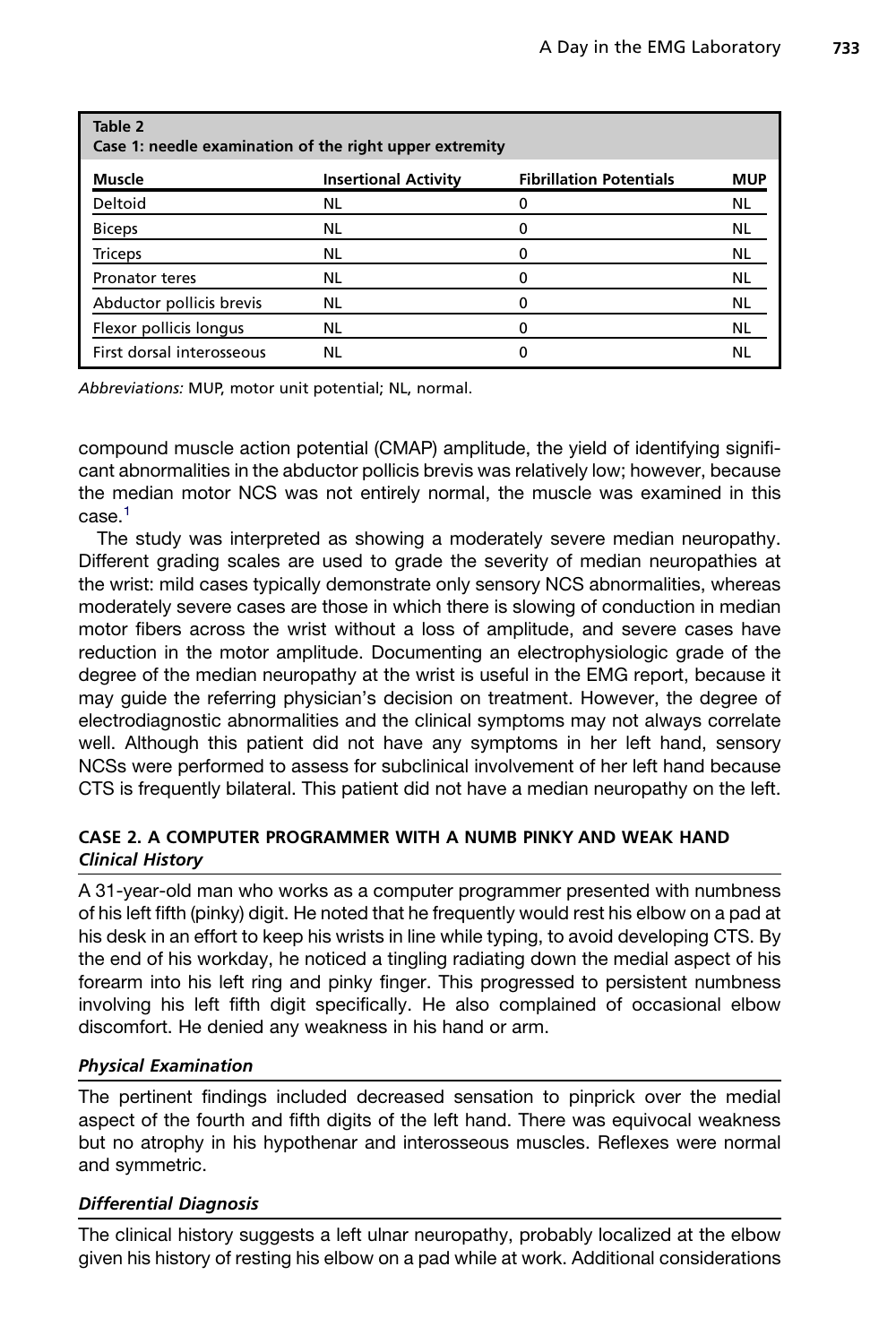include a distal ulnar neuropathy at the wrist, a C8 or T1 radiculopathy, or a brachial plexus lesion involving the lower trunk or medial cord.

## Electrodiagnostic Summary and Interpretation

The electrodiagnostic studies (NCSs and needle examination) are shown in Tables 3 and [4](#page-4-0). NCSs demonstrated low left ulnar sensory (antidromic) nerve amplitude. With elbow stimulation, no reliable response was recorded and, therefore, conduction velocity could not be determined. Short segmental incremental stimulation (inching) along the left ulnar nerve showed a partial motor conduction block of 28% in amplitude and 30% in the area localized adjacent to the medial epicondyle ([Fig. 1](#page-4-0)). Needle examination demonstrated only reduced recruitment in the first dorsal interosseous and abductor digiti minimi. No fibrillation potentials or other motor unit potential (MUP) morphologic changes were seen. There is electrodiagnostic evidence of a mild left ulnar neuropathy in the region of the elbow that is localized to the medial epicondyle, characterized primarily by focal demyelination.

#### Case Comment

This case demonstrates typical features of an ulnar neuropathy at the elbow. In this patient the sensory NCSs demonstrated low ulnar sensory amplitudes, which supports axonal degeneration of the ulnar sensory fibers. However, in isolation this finding could be seen with an ulnar neuropathy localized proximal to the wrist, but could also be seen with a lower trunk or medial cord plexopathy. In this case, palmar studies were also performed to assess for slowing across the wrist, as may be seen in a distal ulnar neuropathy at the Guyon canal. If there was a high index of suspicion for a lesion at the wrist, the dorsal ulnar cutaneous sensory study would have been useful because it would be normal in an ulnar nerve lesion at the wrist and abnormal (low amplitude) in a lesion at the elbow.

The standard ulnar motor NCS, with stimulation at the wrist and above the elbow, was normal, including the conduction velocity across the elbow, making it difficult to precisely localize the process to the ulnar nerve at the elbow. However, this case demonstrates the value of inching along the ulnar nerve in 2-cm segments across the elbow to assist in more precise localization of a mild ulnar neuropathy characterized by very focal demyelination. The inching study demonstrated a segment

| Table 3<br>Case 2: nerve conduction studies of the left upper extremity |                                  |                            |                                        |                                          |  |  |  |  |  |
|-------------------------------------------------------------------------|----------------------------------|----------------------------|----------------------------------------|------------------------------------------|--|--|--|--|--|
| Stimulate<br>(Record)                                                   | Amplitude<br>(mV or μV) (Normal) | Velocity<br>(m/s) (Normal) | <b>Distal Latency</b><br>(ms) (Normal) | <b>F-Wave Latency</b><br>(ms) (Estimate) |  |  |  |  |  |
| Ulnar, m<br>(hypothenar)                                                | $8.8$ ( $>6$ )                   | 53 (>51)                   | $2.5 \approx 3.6$                      | 30 (30)                                  |  |  |  |  |  |
| Ulnar, s anti<br>(fifth)                                                | 7(>10)                           | $NR$ ( $>54$ )             | 2.7 (< 3.1)                            |                                          |  |  |  |  |  |
| Ulnar, s palmar<br>(fifth)                                              | 13(>15)                          | $NR$ ( $>54$ )             | $1.9$ ( $2.3$ )                        |                                          |  |  |  |  |  |
| Median, m<br>(thenar)                                                   | 7.7(>4)                          | 58 (>48)                   | $3.4 \; (< 4.5)$                       | 28 (28.6)                                |  |  |  |  |  |
| Median, s<br>palmar (wrist)                                             | 197 (50)                         | 66 (>55)                   | $1.9$ ( $2.3$ )                        |                                          |  |  |  |  |  |

Abbreviation: NR, no response obtained.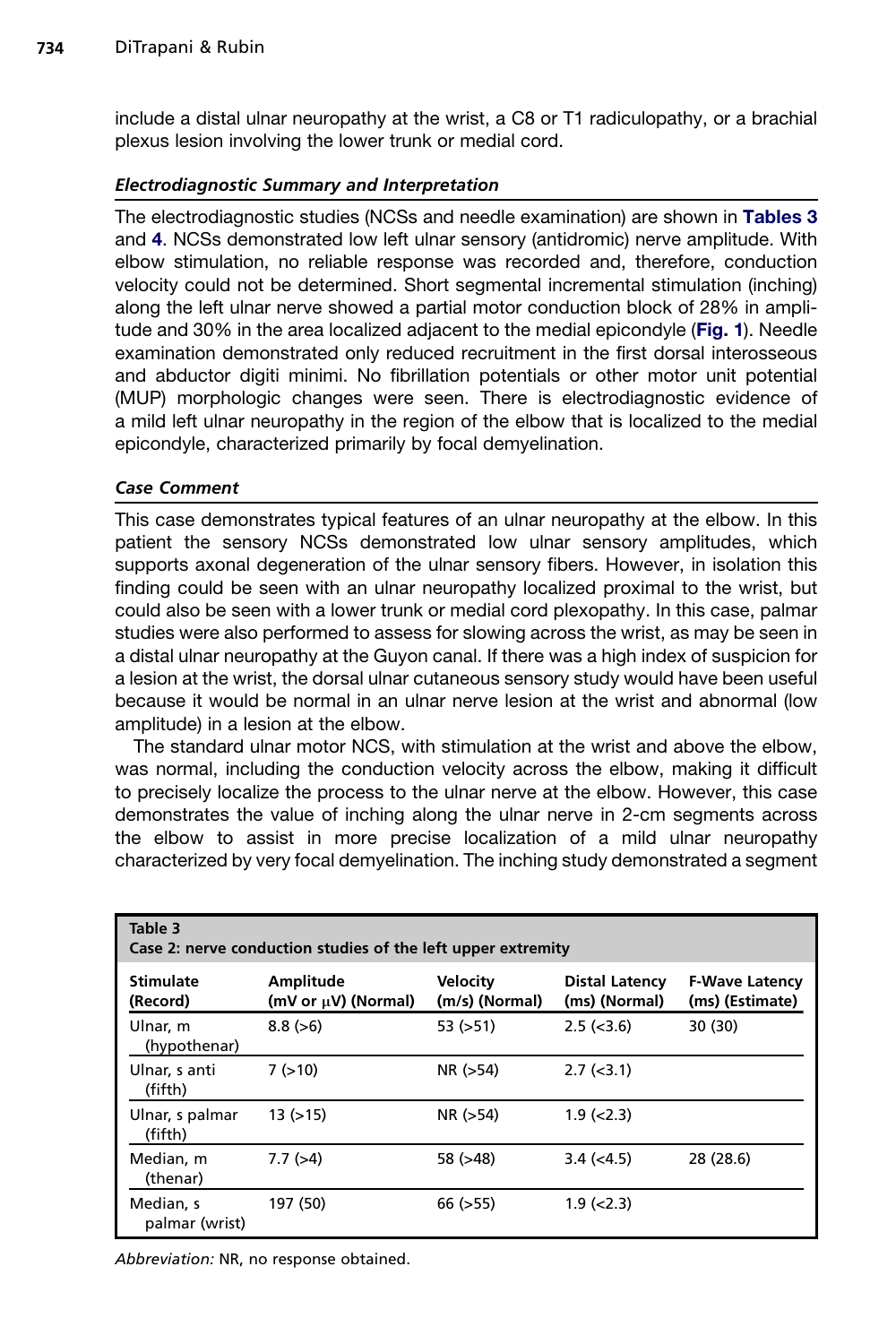<span id="page-4-0"></span>

| Table 4<br>Case 2: needle examination of the left upper extremity |                                |                                          |                    |                                 |  |  |  |  |  |
|-------------------------------------------------------------------|--------------------------------|------------------------------------------|--------------------|---------------------------------|--|--|--|--|--|
| Muscle                                                            | Insertional<br><b>Activity</b> | <b>Fibrillation</b><br><b>Potentials</b> | <b>MUP</b>         | <b>Recruitment</b><br>(Reduced) |  |  |  |  |  |
| Deltoid                                                           | NL                             | 0                                        | NL                 |                                 |  |  |  |  |  |
| <b>Biceps</b>                                                     | NL                             | 0                                        | NL                 |                                 |  |  |  |  |  |
| <b>Triceps</b>                                                    | NL                             | 0                                        | NL                 |                                 |  |  |  |  |  |
| <b>Pronator teres</b>                                             | NL                             | 0                                        | NL                 |                                 |  |  |  |  |  |
| <b>Extensor indicis</b>                                           | NL                             | o                                        | ΝL                 |                                 |  |  |  |  |  |
| Flexor digitorum<br>profundus III and IV                          | NL                             | o                                        | NL                 |                                 |  |  |  |  |  |
| First dorsal interosseous                                         | <b>NL</b>                      | 0                                        | <b>NL</b> Duration | $1+$                            |  |  |  |  |  |
| Flexor carpi ulnaris                                              | NL                             | 0                                        | <b>NL</b> Duration |                                 |  |  |  |  |  |
| Abductor digiti minimi                                            | NL                             | 0                                        | <b>NL</b> Duration | $1+$                            |  |  |  |  |  |

Abbreviation: NL, normal findings.

where a definite conduction block (>10% over a 2-cm segment) and a focal shift in latency (1.4 milliseconds in this case) were identified between two sites of stimulation (see Fig. 1). This finding, when present, provides localizing value in identifying the precise site of compression or injury to the ulnar nerve.

In this case, the needle examination only demonstrated subtle abnormalities (reduced recruitment) in ulnar innervated hand muscles. As the only finding, the reduced recruitment would be compatible with underlying pathophysiology of



Fig. 1. Ulnar motor inching study in case 2, demonstrating a partial focal conduction block at the medial epicondyle. The responses at each stimulation site are superimposed. The first response on the left is stimulation at the wrist. The remaining responses occur from stimulation around the elbow in 2-cm increments.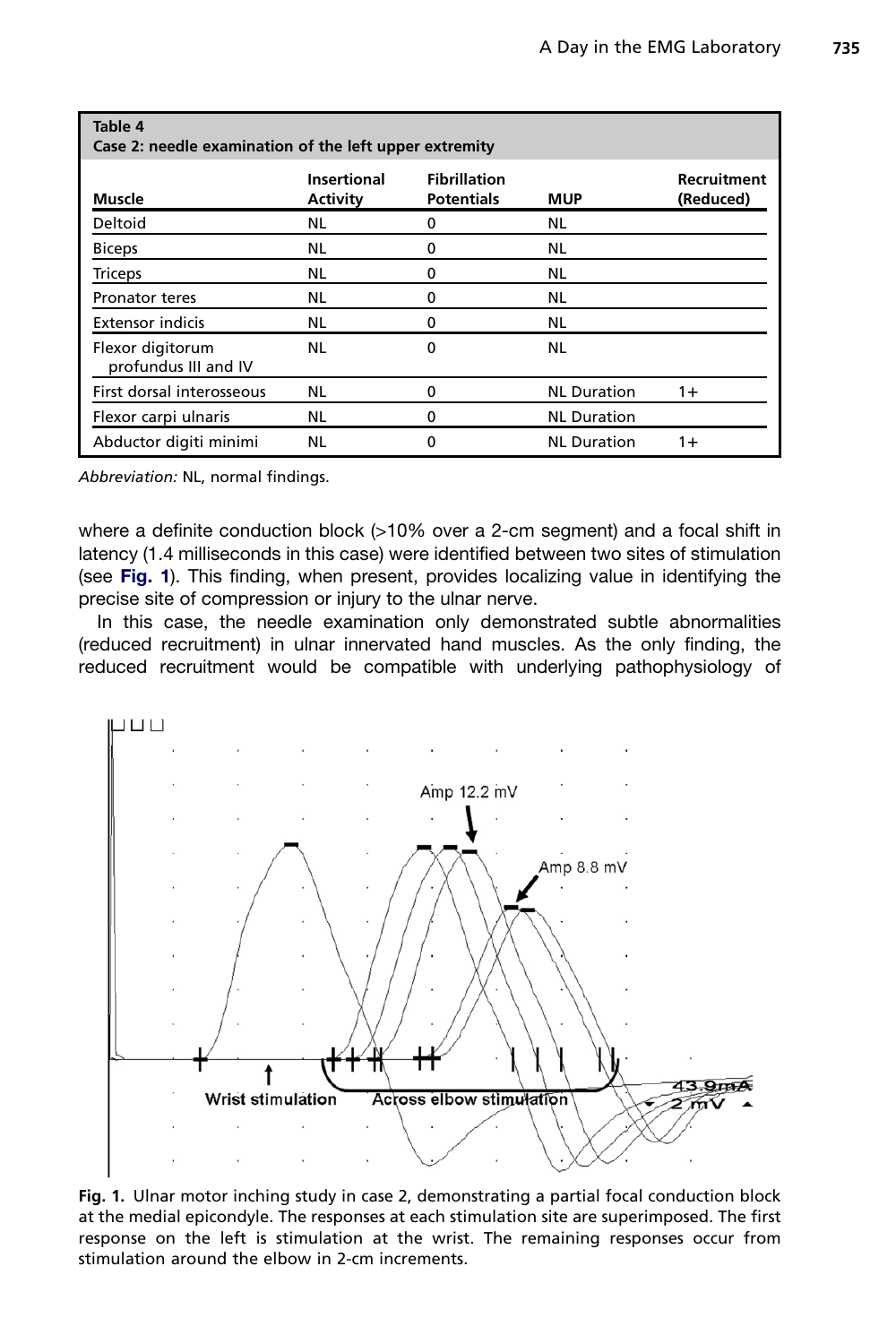focal demyelination and partial conduction block without evidence of axonal loss (in which fibrillation potentials or long-duration MUPs would be expected). Other, nonulnar C8-T1 muscles, such as the abductor pollicis brevis and extensor indicis proprius, were normal and helped to exclude those localizations. In this case, and in some ulnar neuropathies at the elbow, the proximal ulnar muscles (flexor carpi ulnaris and flexor digitorum profundus) were normal. These muscles may have been spared because the branches to those muscles often exit the ulnar nerve proximal to the elbow (and thus proximal to the lesion) or because the nerve fascicles to those muscles may have been preferentially spared. In cases such as this where the pathologic changes suggest focal demyelination, the prognosis is generally favorable if the offending cause of the ulnar neuropathy is eliminated.

## CASE 3. A CANCER PATIENT WITH TINGLING TOES Clinical History

An 18-year-old woman with a history of cancer presented with decreased sensation in her feet. Her symptoms began shortly after the completion of a course of chemotherapy, which included vincristine and cyclophosphamide. She reported decreased sensation in both feet and described a feeling of "walking on staples." She felt generally weaker in her arms and legs. She denied any pain in her extremities.

# Physical Examination

The pertinent neurologic examination abnormalities included decreased sensation to pinprick, temperature, vibration, and joint position in both feet up to the level of the ankles bilaterally. Reflexes were diminished in her upper limbs and absent in her quadriceps and ankles bilaterally. Strength testing revealed bilateral weakness of foot dorsiflexion, eversion, inversion, and plantar flexion (Medical Research Council [MRC] grade 4/5). Her Romberg sign was present and her gait examination was notable for a sensory ataxia.

## Differential Diagnosis

Given the temporal relationship between the patient's chemotherapy and development of symptoms, the most likely diagnosis is a chemotherapy-associated, lengthdependent, peripheral neuropathy involving sensory and motor fibers. Another possibility is a polyradiculoneuropathy or sensory ganglionopathy (which would be less likely with true weakness). In addition, other unlikely considerations are bilateral lumbosacral radiculopathies or lumbosacral plexopathies.

## Electrodiagnostic Summary and Interpretation

The electrodiagnostic studies (NCSs and needle examination) are shown in [Tables 5](#page-6-0) and [6](#page-6-0). NCSs demonstrated absent sensory responses diffusely, an absent peroneal motor response, low tibial motor amplitude with a slowed conduction velocity, and a slowed median motor conduction velocity with a prolonged distal latency. Needle examination demonstrated mild long-duration MUPs in the anterior tibialis. The findings are those of a severe, length-dependent, large-fiber, peripheral neuropathy involving mainly sensory fibers, with milder involvement of motor fibers.

## Case Comment

In this case a peripheral neuropathy was suspected, based on the clinical history of having received chemotherapeutic agents known to be associated with a peripheral neuropathy, and the typical clinical examination findings of distal sensory loss, hyporeflexia, mild distal weakness, and sensory ataxia. NCSs and EMG were performed to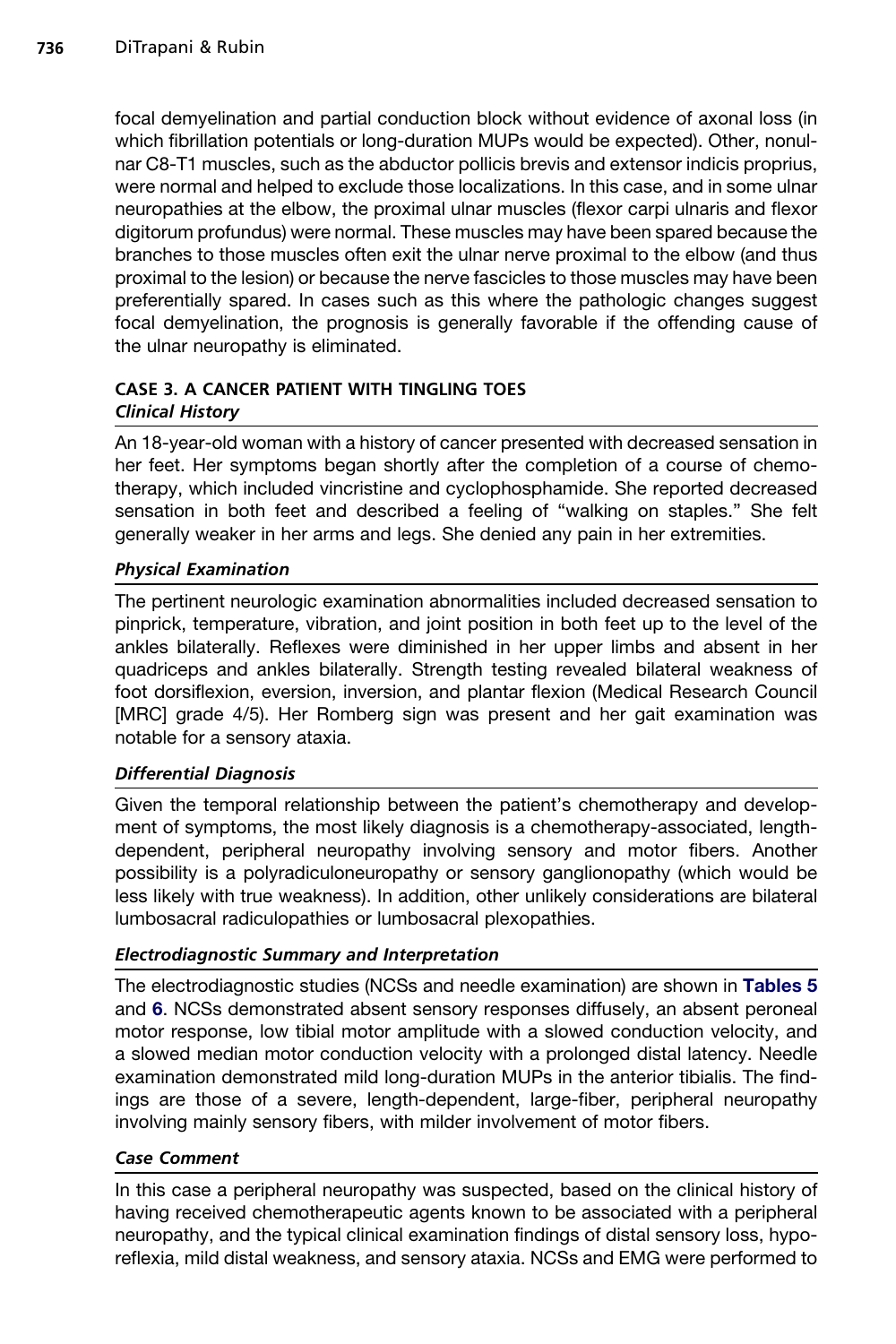<span id="page-6-0"></span>

| Table 5<br>Case 3: nerve conduction studies |                                          |                            |                                        |                                          |  |  |  |  |  |
|---------------------------------------------|------------------------------------------|----------------------------|----------------------------------------|------------------------------------------|--|--|--|--|--|
| Stimulate (Record)                          | Amplitude<br>(mV or $\mu$ V)<br>(Normal) | Velocity (m/s)<br>(Normal) | <b>Distal Latency</b><br>(ms) (Normal) | <b>F-Wave Latency</b><br>(ms) (Estimate) |  |  |  |  |  |
| Ulnar, m (hypothenar)                       | $7.2$ ( $>6$ )                           | 53 (>51)                   | $2.8$ ( $<$ 3.6)                       | 31.4 (23.8)                              |  |  |  |  |  |
| Ulnar, s anti (fifth)                       | ΝR                                       | ΝR                         | ΝR                                     |                                          |  |  |  |  |  |
| Radial, s (wrist)                           | NR.                                      |                            | ΝR                                     |                                          |  |  |  |  |  |
| Median, m (thenar)                          | 8.7(>4)                                  | 48 (>48)                   | $5.2$ ( $<$ 4.5)                       | 28 (28.6)                                |  |  |  |  |  |
| Median, s anti (index)                      | ΝR                                       | ΝR                         | ΝR                                     |                                          |  |  |  |  |  |
| Peroneal, m (extensor<br>digitorum brevis)  | <b>NR</b>                                | <b>NR</b>                  | NR.                                    |                                          |  |  |  |  |  |
| Sup. Peroneal, s (ankle)                    | NR.                                      |                            | NR.                                    |                                          |  |  |  |  |  |
| Tibial, m (abductor hallucis)               | 3.1(>4)                                  | 32(>40)                    | $4.7 \left( < 6.1 \right)$             | 66.8 (73.2)                              |  |  |  |  |  |
| Plantar, medial, s (ankle)                  | <b>NR</b>                                |                            | ΝR                                     |                                          |  |  |  |  |  |

Abbreviation: NR, no response.

characterize the distribution of involvement, differentiate between sensory and motor components, differentiate between axonal degeneration or demyelination as the primary pathologic changes, exclude multiple radiculopathies or a plexopathy, and assess severity.

The most prominent finding on NCSs was the diffusely absent sensory responses. This finding can be seen in a diffuse severe sensory neuropathy or sensory ganglionopathy, which is difficult to distinguish on an electrophysiologic basis. The performance of blink reflexes may help, although absent blink reflex responses can be seen in either process. Some have advocated using the masseter (jaw-jerk) response in situations in which all sensory responses, including blink reflexes, are absent (see the article on Cranial Neuropathies by Lacomis elsewhere in this issue). Because the jaw-jerk reflex is a monosynaptic reflex with the mesencephalic ganglion located within the brainstem rather than extramedullary, the response should be preserved in ganglionopathies but be abnormal in sensory neuropathies. However, this reflex is technically difficult to elicit in some normal people, so interpretation should be made with caution.

| Table 6<br>Case 3: needle examination |                                |                                          |            |                           |                     |  |  |  |  |
|---------------------------------------|--------------------------------|------------------------------------------|------------|---------------------------|---------------------|--|--|--|--|
| <b>Muscle</b>                         | <b>Insertional</b><br>Activity | <b>Fibrillation</b><br><b>Potentials</b> | <b>MUP</b> | <b>Duration</b><br>(Long) | Amplitude<br>(High) |  |  |  |  |
| First dorsal<br>interosseous          | <b>NL</b>                      | 0                                        | <b>NL</b>  |                           |                     |  |  |  |  |
| Tensor fascia lata                    | NL.                            | 0                                        | NL         |                           |                     |  |  |  |  |
| Vastus medialis                       | NL                             | 0                                        |            | 士                         | 士                   |  |  |  |  |
| Gluteus maximus                       | <b>NL</b>                      | 0                                        | NL         |                           |                     |  |  |  |  |
| Tibialis anterior                     | <b>NL</b>                      | 0                                        |            | 士                         | $^{+}$              |  |  |  |  |
| Medial<br>gastrocnemius               | NL                             | 0                                        | NL         |                           |                     |  |  |  |  |

Abbreviation: NL, normal.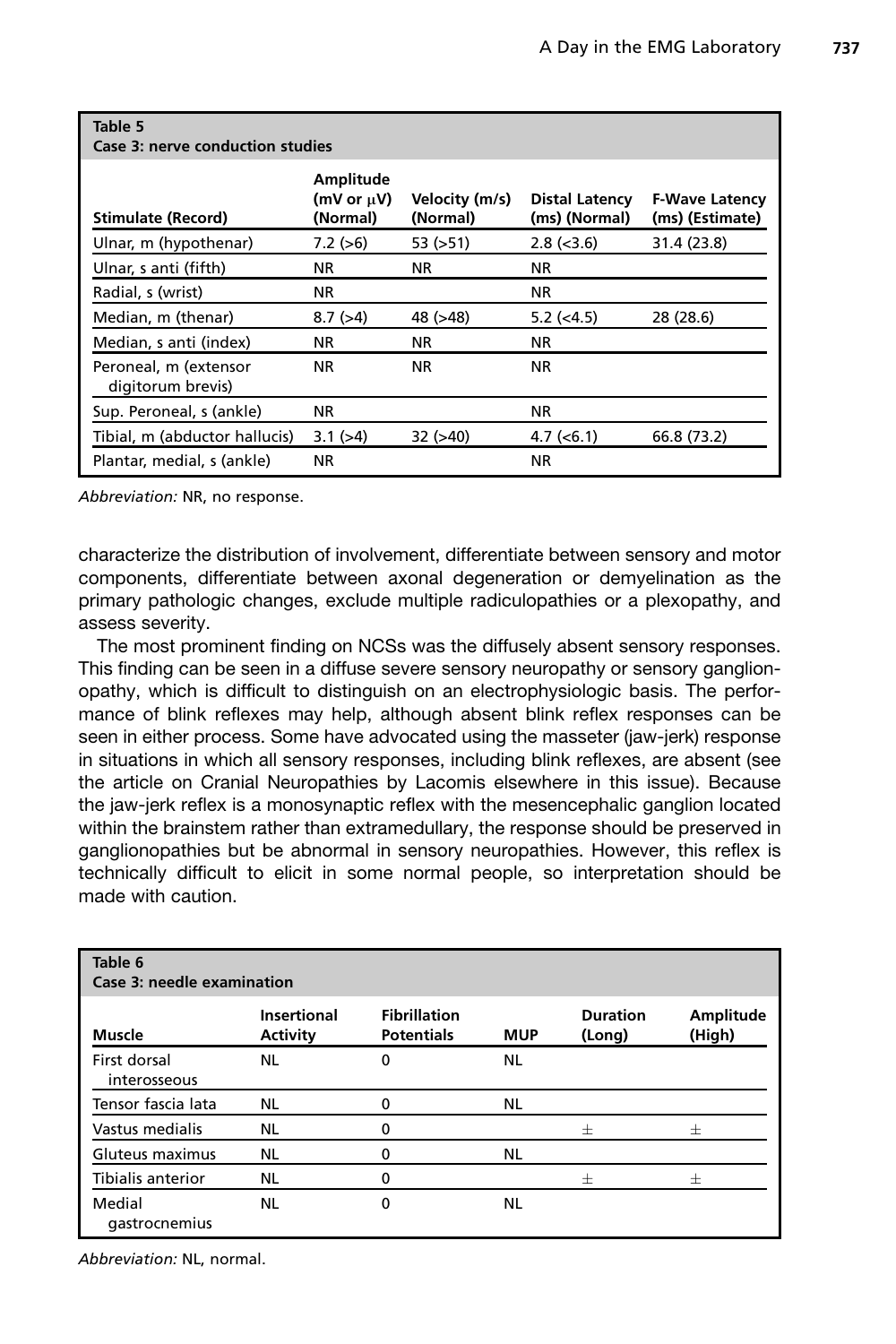In this case the motor conduction studies were mildly abnormal, indicating that the neuropathy involved motor fibers to some degree in addition to the more severely affected sensory fibers. The tibial and median motor conduction velocities were mildly slowed but not in the range of definite demyelination. To be confident that the neuropathy is primarily due to demyelination in the case of a low tibial motor amplitude, the conduction velocity should be less than 50% of the lower limit of normal, which in this case was not. In addition, the median motor distal latency was prolonged with a normal amplitude, suggesting that there may be a possible superimposed median neuropathy at the wrist.

The NCS findings could also be seen in a diffuse, patchy polyradiculoneuropathy. The needle examination demonstrated only mild abnormalities in the distal leg muscles, and the proximal leg muscles were normal. Examination of proximal muscles is important to exclude a polyradiculopathy, in which distal and proximal muscles supplied by the same roots would be expected to be abnormal. In this case, the discrepancy between the moderately severe lower extremity motor NCS abnormalities and the very mild needle examination abnormalities in the distal leg muscles may reflect the possibility that only the very distal motor fibers to the distal foot muscles were predominantly affected. Needle examination was not performed in foot muscles, such as the abductor hallucis or first dorsal interosseous pedis in this case; had those muscles been examined, they may have shown more significant abnormalities than the leg muscles. The features of this case are typical for chemotherapy-induced peripheral neuropathy.

## CASE 4. A WOMAN WITH PAINLESS, PROXIMAL WEAKNESS Clinical History

A 48-year-old woman presented with a 1-year history of progressive, painless, proximal muscle weakness. She described difficulty walking around her block, which she had done regularly for years. She noted weakness with climbing stairs, and difficulty raising her arms over her head while blow-drying her hair. She reported no speech or swallowing impairment and did not experience double vision or drooping of her eyelids. She denied muscle tenderness or pain and had no systemic symptoms, such as skin abnormalities or pulmonary complaints. Bowel and bladder function was also normal.

#### Physical Examination

The findings were notable for symmetric, moderately severe weakness of proximal shoulder muscles, hip flexors and abductors, and foot dorsiflexors bilaterally. Sensory examination was normal. Reflexes were normal diffusely.

#### Differential Diagnosis

The clinical possibilities in this case include a myopathy, a disorder of neuromuscular junction transmission, such as myasthenia gravis or Lambert-Eaton myasthenic syndrome (LEMS), or polyradiculopathy (such as chronic inflammatory demyelinating polyradiculopathy).

#### Electrodiagnostic Summary and Interpretation

The electrodiagnostic studies (NCSs and needle examination) are shown in [Tables 7](#page-8-0) and [8](#page-8-0). NCSs of the left upper and lower extremities were normal. Needle examination demonstrated fibrillation potentials and short-duration MUPs with rapid recruitment in several proximal muscles. There was decreased insertional activity and markedly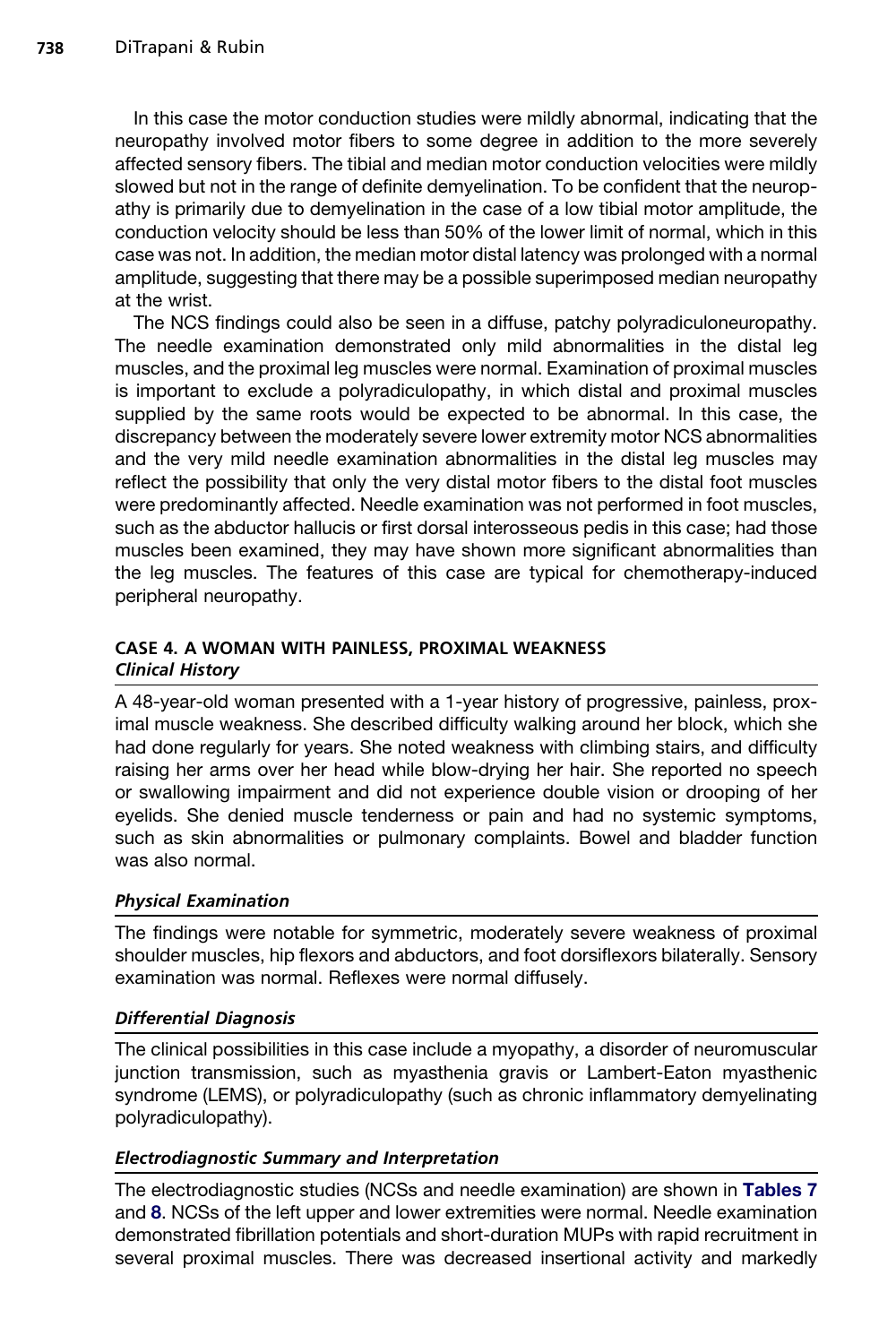<span id="page-8-0"></span>

| Table 7<br>Case 4: nerve conduction studies of the left side |                                          |                            |                                        |                                          |  |  |  |  |  |
|--------------------------------------------------------------|------------------------------------------|----------------------------|----------------------------------------|------------------------------------------|--|--|--|--|--|
| Stimulate (Record)                                           | Amplitude<br>(mV or $\mu$ V)<br>(Normal) | Velocity (m/s)<br>(Normal) | <b>Distal Latency</b><br>(ms) (Normal) | <b>F-Wave Latency</b><br>(ms) (Estimate) |  |  |  |  |  |
| Ulnar, m (hypothenar) <sup>a</sup>                           | 8(>6)                                    | 77 (>51)                   | $2.6 \approx 3.6$                      | 26.2 (20.2)                              |  |  |  |  |  |
| Median, s anti (index)                                       | 16(>15)                                  | $63 \; ( >56)$             | $3 (-3.6)$                             |                                          |  |  |  |  |  |
| Peroneal, m (extensor<br>digitorum brevis)                   | 3.6 (>2)                                 | 46(>41)                    | $4$ ( $< 6.6$ )                        | 51.6 (49.6)                              |  |  |  |  |  |
| Tibial, m (abductor hallucis)                                | 5.2(>4)                                  | $51 (>= 40)$               | $4.3 \; (< 6.1)$                       | 55.6 (45.4)                              |  |  |  |  |  |
| Sural, s (malleolus)                                         | 4(>0)                                    | $47$ ( $>40$ )             | $3.9$ ( $<$ 4.5)                       |                                          |  |  |  |  |  |

Repetitive stimulation at 2 Hz (no decrement).

reduced recruitment of short-duration MUPs in the anterior tibialis. The findings were consistent with a patchy myopathy, mainly involving lower extremity muscles.

#### Case Comment

The electrodiagnostic approach to this patient began with standard motor and sensory conduction studies in the legs, which were most clinically affected, as well as screening conduction studies in an arm. The normal findings on the NCSs would make a polyradiculopathy less likely, but could be seen in myopathies and neuromuscular junction disorders. Repetitive stimulation studies were performed on the ulnar nerve, using 2-Hz stimulation at rest, to screen for a neuromuscular junction disorder. Had the index of suspicion for a neuromuscular junction disorder been high or had the routine needle examination demonstrated marked MUP variation, repetitive stimulation of additional proximal nerves, such as the spinal accessory nerve, would have been performed.

Her needle examination consisted of examination of moderately weak muscles and demonstrated changes typical for myopathy, including short-duration, low-amplitude, polyphasic MUPs with rapid recruitment in proximal muscles. The findings of reduced recruitment (along with short-duration MUPs) in the anterior tibialis were consistent with end-stage myopathic changes. The presence of fibrillation potentials suggests underlying pathologic changes of muscle fiber necrosis or splitting, or vacuolar

| Table 8<br>Case 4: needle examination of the left side |           |                                               |    |                                                  |                     |  |     |  |  |  |
|--------------------------------------------------------|-----------|-----------------------------------------------|----|--------------------------------------------------|---------------------|--|-----|--|--|--|
| Muscle                                                 | Activity  | Insertional Fibrillation<br><b>Potentials</b> |    | <b>MUP Recruitment Duration Amplitude Phases</b> |                     |  |     |  |  |  |
| Deltoid                                                | Increased | $1+$                                          |    | ΝL                                               | $1+$ short $1+$ low |  | 25% |  |  |  |
| <b>Biceps</b>                                          | NL        | 0                                             | NL |                                                  | 士                   |  |     |  |  |  |
| First dorsal<br>interosseous                           | NL        | 0                                             | NL |                                                  |                     |  |     |  |  |  |
| Vastus medialis                                        | Increased | $2+$                                          |    | Rapid $1+$                                       | $2+$ short $2+$ low |  | 25% |  |  |  |
| Tensor fascia lata                                     | Increased | $1+$                                          |    | Rapid $1+$                                       | $1+$ short $1+$ low |  | 50% |  |  |  |
| Tibialis anterior                                      | Decreased | 0                                             | ΝL | Reduced 2+                                       | $3+$ short $3+$ low |  |     |  |  |  |
| T <sub>10</sub> paraspinal                             | Increased | $1+$                                          | 0  | Rapid $1+$                                       | $1+$ short $1+$ low |  |     |  |  |  |

Abbreviation: NL, normal.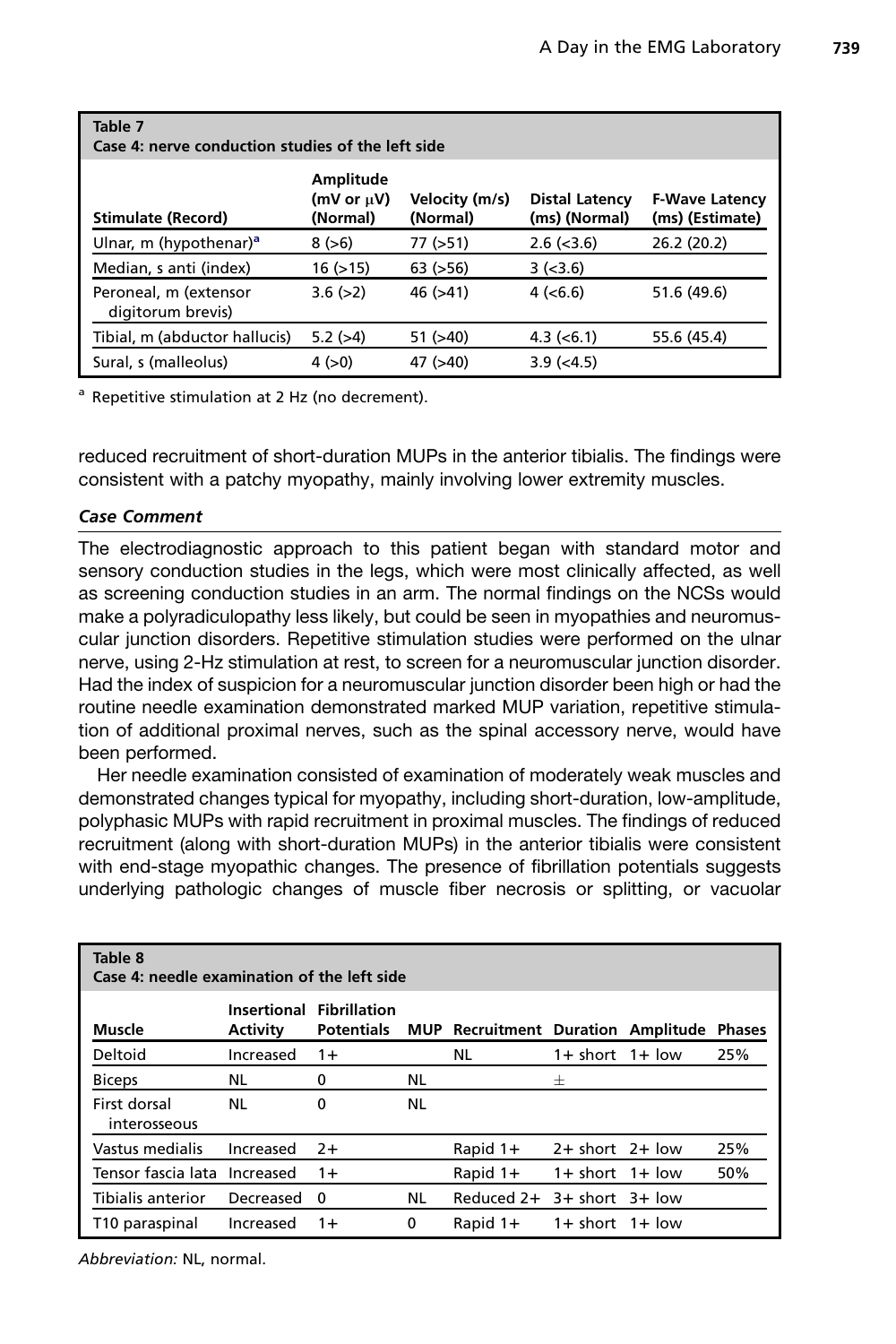damage to muscle fibers. These findings would raise the possibility of an inflammatory myopathy, such as polymyositis, although many other types of myopathies can produce similar findings on EMG (see the article on Myopathies elsewhere in this issue). Although neuromuscular junction disorders can occasionally be associated with fibrillation potentials and mild short-duration MUPs in some muscles, the findings in this patient are much more pronounced than what would be expected in myasthenia gravis or LEMS, and the rapid recruitment is more compatible with a myopathy.

This patient underwent a muscle biopsy of her deltoid, the findings of which were consistent with polymyositis.

## CASE 5. A GOLFER WITH NECK PAIN Clinical History

A 74-year-old man presented with a 6-week history of neck pain and intermittent sharp pain that radiated down his left arm into the middle finger. His symptoms began approximately 6 weeks previously, after playing in a golf tournament. He had a previous history of occasional neck pain that would last for several weeks at a time but never radiated down his arm. He reported a vague sense of heaviness in his arm and described some numbness in his hand.

## Physical Examination

The pertinent findings included mild weakness of elbow and wrist extension, and a depressed left triceps muscle deep tendon reflex. Neck movement to the left caused pain to radiate from the neck, down the arm, and into the middle finger (positive Spurling sign). Placing the left arm over the head relieved his symptoms temporarily. Sensory examination was normal.

## Differential Diagnosis

In this case the distribution of the patient's subjective symptoms and findings on his neurologic examination, as well as the reproducibility of his symptoms with neck movement, suggested that the most likely diagnosis was a left C7 radiculopathy. Other less likely possibilities included a posterior cord or middle trunk brachial plexus lesion or a radial neuropathy.

#### Electrodiagnostic Summary and Interpretation

The electrodiagnostic studies (NCSs and needle examination) are shown in Tables 9 and [10](#page-10-0). The NCSs of the left upper extremity were normal. Needle examination demonstrated a mild degree of increased insertional activity and fibrillations in left C7 innervated muscles. There was increased polyphasia and mild long-duration,

| Table 9<br>Case 5: nerve conduction studies |                                          |                            |                                        |                                          |  |  |  |  |
|---------------------------------------------|------------------------------------------|----------------------------|----------------------------------------|------------------------------------------|--|--|--|--|
| <b>Stimulate (Record)</b>                   | Amplitude<br>(mV or $\mu$ V)<br>(Normal) | Velocity<br>(m/s) (Normal) | <b>Distal Latency</b><br>(ms) (Normal) | <b>F-Wave Latency</b><br>(ms) (Estimate) |  |  |  |  |
| Ulnar, m (hypothenar)                       | $7.6$ ( $>6$ )                           | 55 (>51)                   | $3.2 \approx 3.6$                      | 31.9 (27.7)                              |  |  |  |  |
| Ulnar, s anti (fifth)                       | 13 (>10)                                 | 56 (>54)                   | $2.8$ ( $<$ 3.1)                       |                                          |  |  |  |  |
| Median, m (thenar)                          | $10.0 (=4)$                              | 50(>48)                    | $3.6$ ( $<$ 4.5)                       | 28.1 (30.2)                              |  |  |  |  |
| Median, s anti (index)                      | 33 (>15)                                 | $60$ ( $>56$ )             | $3 (-3.6)$                             |                                          |  |  |  |  |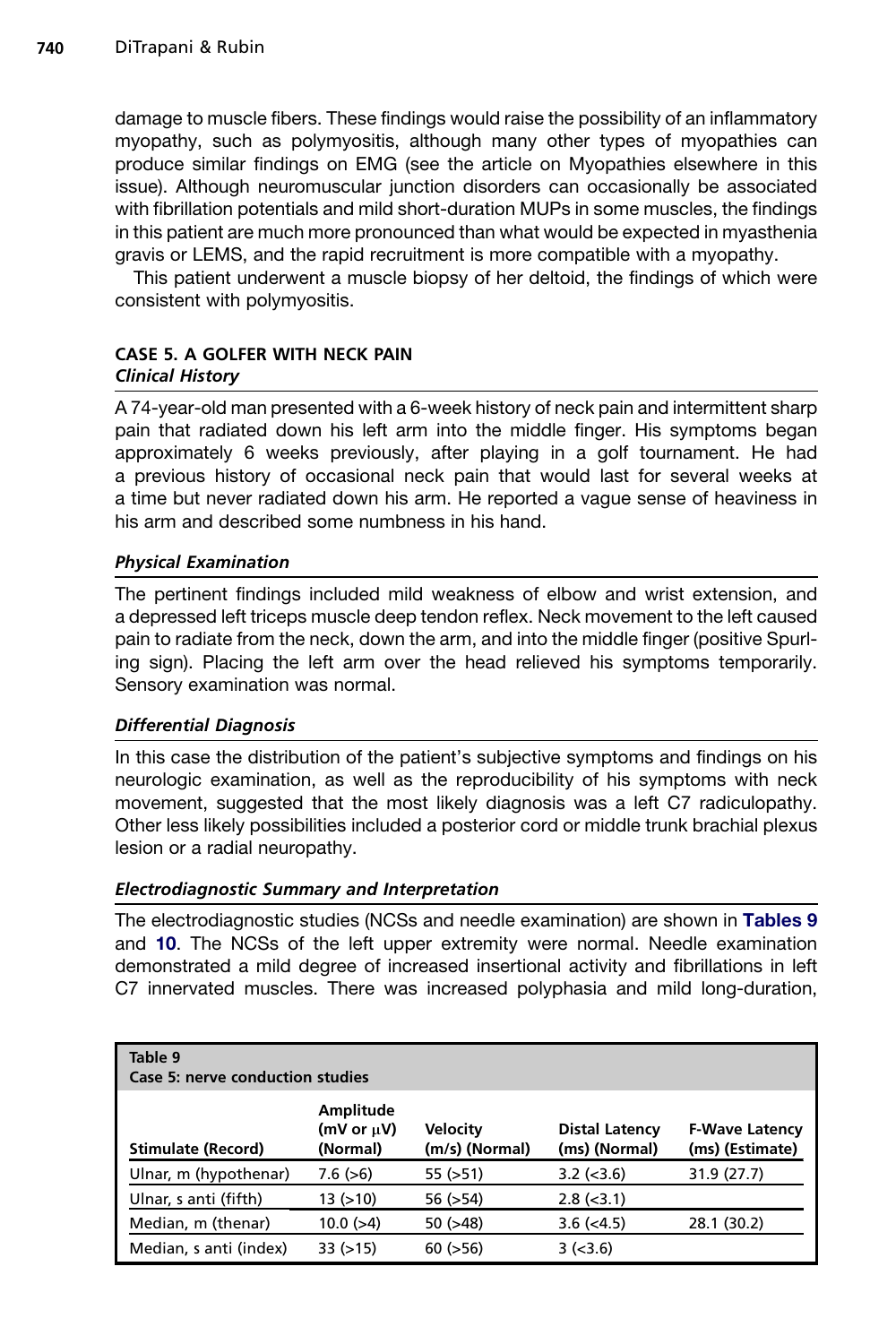<span id="page-10-0"></span>

| Table 10<br>Case 5: needle examination |                                |                                          |            |                                          |        |                     |               |  |  |
|----------------------------------------|--------------------------------|------------------------------------------|------------|------------------------------------------|--------|---------------------|---------------|--|--|
| Muscle                                 | <b>Insertional</b><br>Activity | <b>Fibrillation</b><br><b>Potentials</b> | <b>MUP</b> | <b>Recruitment Duration</b><br>(Reduced) | (Long) | Amplitude<br>(High) | <b>Phases</b> |  |  |
| Deltoid                                | NL                             | 0                                        | NL         |                                          |        |                     |               |  |  |
| <b>Biceps</b>                          | NL                             | 0                                        | NL         |                                          |        |                     |               |  |  |
| <b>Triceps</b>                         | Increased                      | $1+$                                     |            | $1+$                                     | 士      | 士                   | 75%           |  |  |
| Extensor indicis NL<br>proprius        |                                | $\Omega$                                 | NL         |                                          |        |                     |               |  |  |
| <b>Pronator teres</b>                  | Increased                      | 士                                        |            | $1+$                                     | 士      | 士                   | 50%           |  |  |
| Extensor<br>carpi radialis             | Increased                      | $+$                                      |            | $1+$                                     | $+$    | $+$                 | 50%           |  |  |
| First dorsal<br>interosseous           | <b>NL</b>                      | $\Omega$                                 | NL         |                                          |        |                     |               |  |  |
| C7 paraspinal                          | Increased                      | $1+$                                     |            | $1 +$                                    |        |                     | 75%           |  |  |

Abbreviation: NL, normal.

high-amplitude MUPs in the C7 distribution. The findings were consistent with a subacute, active, left C7 radiculopathy.

#### Case Comment

In this case, the clinical features were very typical of a cervical radiculopathy. Because the most frequently affected root in a cervical radiculopathy is the C7 root and also because the clinical findings fit within this root distribution, it might be argued that the performance of electrodiagnostic testing provides little additional information and that an EMG could be bypassed in place of imaging studies. Although in certain cases this approach would not be incorrect, EMG does have utility and may provide complementary information to imaging studies regarding the problem. The goal of electrodiagnostic studies in the evaluation of a suspected cervical radiculopathy is not only to confirm that the process is at the root level and to localize which root(s) is (are) involved, but also to assess severity and activity (ie, whether there is denervation of the muscles innervated by the root).

In this case routine motor NCSs (median and ulnar) were performed and were normal, which would be expected in all cervical radiculopathies outside of the C8 or T1 distribution. In patients with suspected C7 (or C6) radiculopathies, other more proximal motor NCSs, such as the radial (extensor digitorum communis recording) in C7 radiculopathies or musculocutaneous (biceps recording) in C6 radiculopathies, could be performed. However, the more proximal NCSs are more technically challenging and would typically still be normal unless there was significant axonal loss. Therefore, these conduction studies are not routinely performed and the C5 to C7 roots are mostly assessed by needle EMG. The F-wave latencies may occasionally be prolonged in root disorders (or plexus lesions), although the median and ulnar F waves again only assess conduction through the C8 and T1 roots.

The sensory NCSs may perhaps be more useful than motor NCSs when evaluating patients with suspected cervical radiculopathies. The sensory responses should always be normal in cervical radiculopathies, because the roots are typically injured proximal to the dorsal root ganglia, thereby sparing the distal axons in the arm. In this case, the median sensory (antidromic) study assessed the sensory pathway through the median nerve, lateral cord and upper/middle trunk of the plexus, and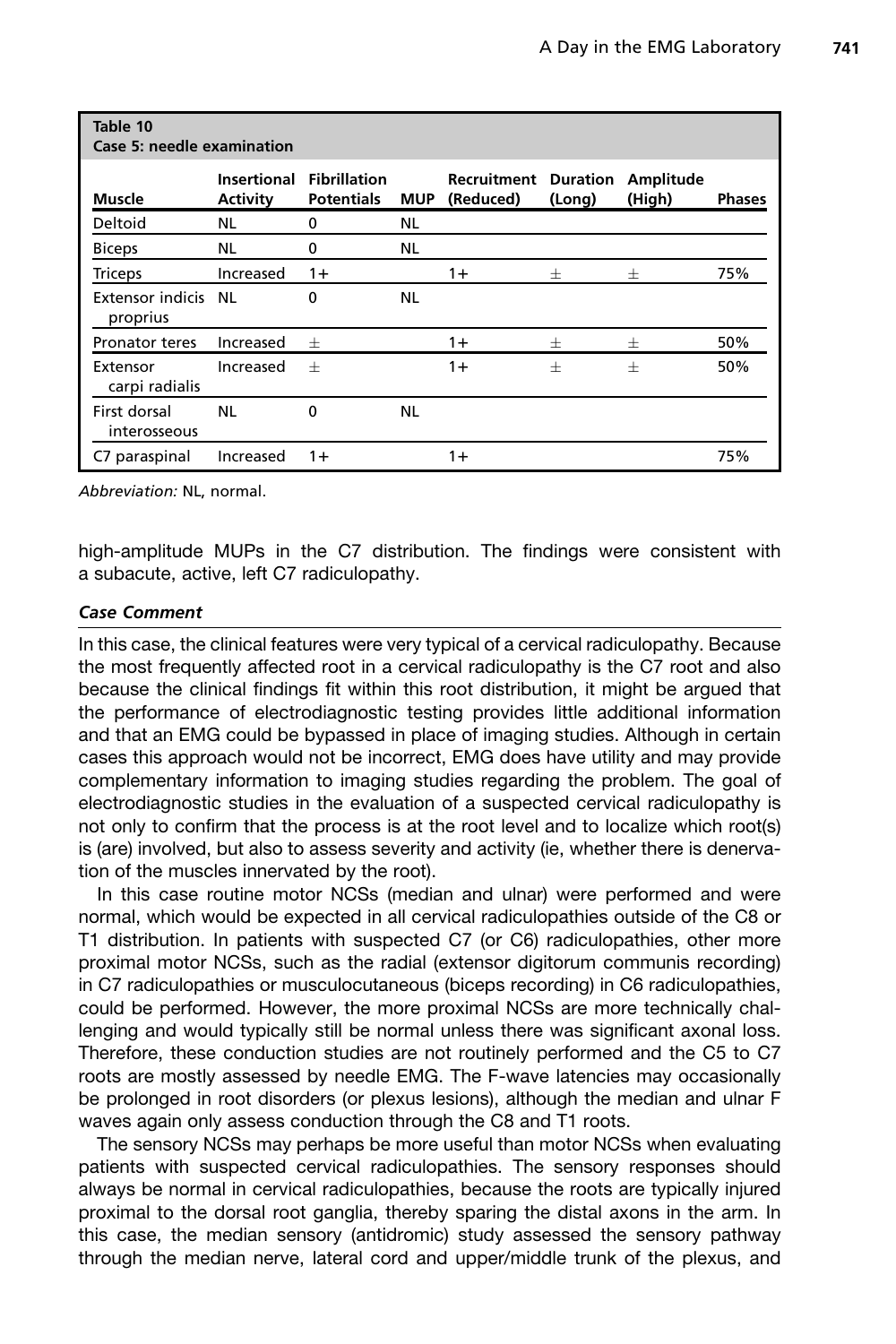through the C6/7 root, whereas the ulnar antidromic sensory study assessed the pathway through the ulnar nerve, lower trunk, medial cord, and C8 root. Had either of these been abnormal, a lesion involving the distal nerve or brachial plexus would have been considered. In this case, no radial NCSs were performed. Although radial neuropathy was in the differential diagnosis given the distribution of weakness, it was not strongly suspected because the patient had significant neck pain. Had the index of suspicion for a radial neuropathy been high, radial motor and sensory NCSs would have been performed.

Needle EMG is typically the most sensitive and useful component of the evaluation in cervical radiculopathies. In this case the focus was on the muscles supplied by the C7 root (triceps, pronator teres, extensor carpi radialis, and C7 cervical paraspinals), but muscles innervated by other roots were also examined to help define the localization. The C7 innervated muscles demonstrated fibrillation potentials, which indicated denervated muscle fibers, and often implies an active radiculopathy (in which there is either denervation from an ongoing process or a process that is resolving but in which reinnervation has not yet occurred). The MUP abnormalities were mainly an increased percentage of polyphasic MUPs with only minimally increased duration. This pattern of MUP changes occurs early in reinnervation, usually after about a month, and is helpful in defining the temporal profile of the process, which was subacute in this case. Although the findings in the limb muscles could also have been seen with a middletrunk brachial plexopathy, the presence of abnormalities in the cervical paraspinals and the absence of an abnormal median sensory NCS confirm the process at the root level.

## CASE 6. A TRAVELING BUSINESSMAN WITH LEG PAIN Clinical History

A 48-year-old business executive who traveled overseas each month presented with a 4-month history of lower back and leg pain. He did not recall any precipitating single event but would experience more pain the week after his trips. The pain was described as a deep ache in his low lumbar region with a deep, achy pain that radiated into his right hip and occasionally down his buttock and posterior thigh to the knee. He denied experiencing any weakness but had noted that he nearly tripped a few times while walking quickly through the airport. The symptoms would improve but did not resolve completely after a week of minimal activity.

## Physical Examination

His neurologic examination demonstrated mild weakness of the right foot dorsiflexion and foot eversion, and equivocal weakness of right hip abduction. Sensory testing reveals decreased pinprick sensation of the right lateral leg and dorsum of the foot. Reflexes were normal and symmetric in his lower extremities.

#### Differential Diagnosis

The clinical history and physical examination findings were most concerning for a right lumbosacral radiculopathy, localized to the L5 or S1 nerve roots. However, a lumbosacral plexopathy, sciatic neuropathy, or peroneal neuropathy was also a consideration.

#### Electrodiagnostic Summary and Interpretation

The electrodiagnostic studies (NCSs and needle examination) are shown in [Tables 11](#page-12-0) and [12](#page-12-0). The NCSs demonstrated a low right peroneal CMAP amplitude with a mildly slowed conduction velocity. The peroneal F wave was absent. The superficial peroneal sensory response was present but the amplitude was approximately 50% of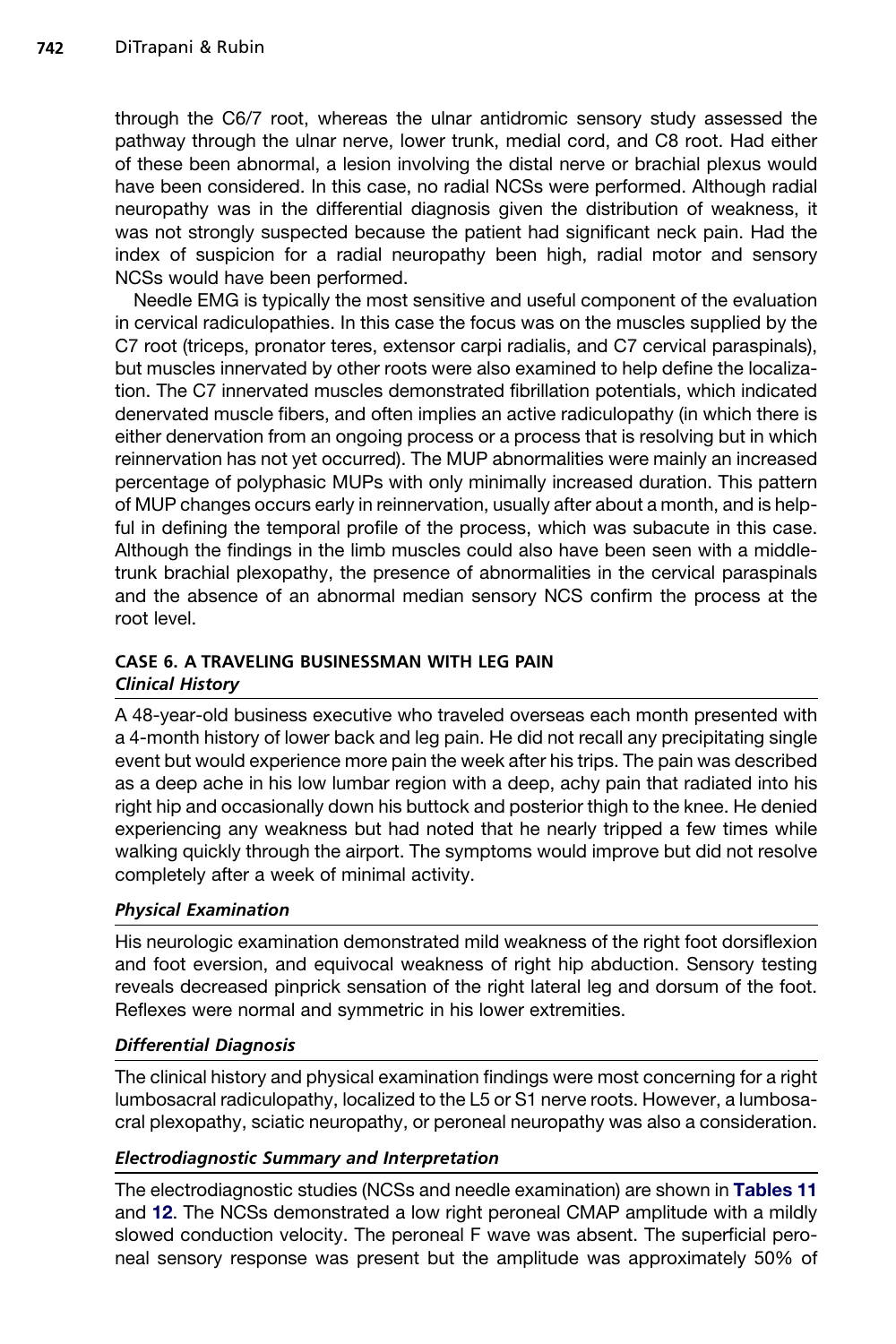<span id="page-12-0"></span>

| Table 11<br>Case 6: nerve conduction studies |                              |     |                          |    |                               |     |                                  |       |         |           |  |     |
|----------------------------------------------|------------------------------|-----|--------------------------|----|-------------------------------|-----|----------------------------------|-------|---------|-----------|--|-----|
|                                              | Amplitude<br>(mV or $\mu$ V) |     | <b>Velocity</b><br>(m/s) |    | <b>Distal Latency</b><br>(ms) |     | <b>F-Wave</b><br>Latency<br>(ms) |       |         |           |  |     |
| Stimulate (Record)                           | R                            |     | NL                       | R  |                               | NL  | R                                | L     | ΝL      | R         |  | Est |
| Peroneal, m (extensor<br>digitorum brevis)   | 1.7                          | 4.2 | >2                       | 39 | 42                            | >41 | 5.5                              | - 5.3 | < 6.6   | <b>NR</b> |  |     |
| Superficial peroneal, s (ankle)              | 5                            | 13  | >0                       |    |                               |     | 3.8                              | 3.7   | $<$ 4.1 |           |  |     |
| Tibial, m (abductor hallucis)                | 5.9                          |     | >4 ∴                     | 43 |                               | >40 | 4.5                              |       | < 6.1   |           |  |     |
| Sural, s (malleolus)                         | 11                           |     | >6                       | 45 |                               | >40 | 3.9                              |       | <4.5    |           |  |     |

Abbreviations: Est, F-wave estimate; NL, normal values.

the amplitude on the left. Needle EMG demonstrated fibrillation potentials and longduration MUPs in right L5 innervated muscles. These findings were interpreted as consistent with a subacute to chronic, active right L5 radiculopathy.

#### Case Comment

This case brings up several important points related to the electrodiagnostic features of a lumbosacral (particularly L5) radiculopathy. The lower extremity motor NCSs demonstrated a low peroneal CMAP amplitude, which was consistent with, but not specific for, an L5 radiculopathy. A low peroneal CMAP can also be seen in a sacral plexus, sciatic nerve, or a peroneal nerve lesion. Given this finding and because the patient had sensory loss on the dorsum of his foot, the superficial peroneal sensory nerve was performed in addition to the sural sensory NCSs. In this case, the superficial sensory response was present but the amplitude was possibly low (slightly less than 50% of the unaffected side). Although a low sensory nerve action potential (SNAP) amplitude typically indicates a postganglionic process, such as a lumbosacral plexopathy, sciatic neuropathy, or peroneal neuropathy, in some individuals the dorsal root ganglion at the L5 level is situated more proximal in the spinal canal, and a lateral disk may directly compress the ganglion rather than the proximal rootlet.<sup>[2](#page-24-0)</sup> Therefore, a low superficial peroneal SNAP can occur with an L5 radiculopathy, complicating the interpretation and localization of the process based on NCSs alone in this case. The fact that the tibial motor and sural responses were normal (although were not

| Table 12<br>Case 6: needle examination |                                |                                          |            |                          |                           |                     |  |  |  |
|----------------------------------------|--------------------------------|------------------------------------------|------------|--------------------------|---------------------------|---------------------|--|--|--|
| Muscle                                 | Insertional<br><b>Activity</b> | <b>Fibrillation</b><br><b>Potentials</b> | <b>MUP</b> | Recruitment<br>(Reduced) | <b>Duration</b><br>(Long) | Amplitude<br>(High) |  |  |  |
| Vastus medialis                        | NL                             | 0                                        | NL         |                          |                           |                     |  |  |  |
| Tensor fascia lata                     | Increased                      | $1+$                                     |            |                          | $1+$                      | $1 +$               |  |  |  |
| Medial gastrocnemius                   | NL                             | 0                                        | NL         |                          |                           |                     |  |  |  |
| Tibialis anterior                      | Increased                      | $+$                                      |            |                          | $^{+}$                    | 士                   |  |  |  |
| Tibialis posterior                     | Increased                      | $2+$                                     |            | $1 +$                    | $2+$                      | $2+$                |  |  |  |
| Peroneus longus                        | Increased                      | $2+$                                     |            | $1 +$                    | $2+$                      | $2+$                |  |  |  |
| Gluteus maximus                        | Increased                      | 0                                        | NL         |                          |                           |                     |  |  |  |
| L5 paraspinal                          | Increased                      | $1 +$                                    |            |                          | $\pm$ Long                |                     |  |  |  |

Abbreviation: NL, normal.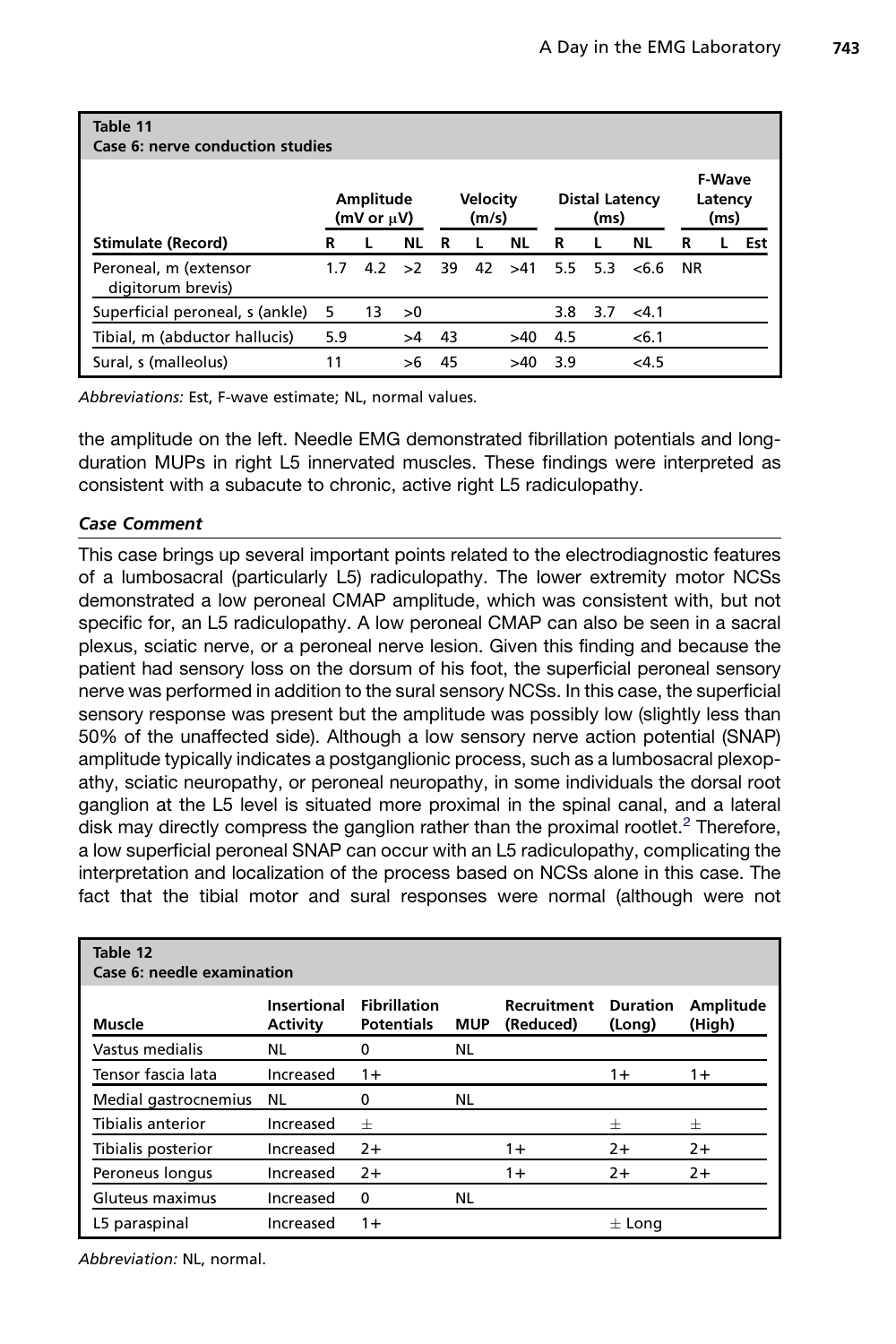compared with the other side, so could potentially be of low amplitude) would make a sciatic neuropathy or sacral plexopathy less likely. In this patient, the peroneal F waves were absent. Absent peroneal F waves may occur in normal individuals and therefore do not necessarily indicate a proximal nerve or root lesion.

The needle examination included assessment of muscles in the L5, as well as the L4 and S1, distribution. Because the NCS findings raised the possibility of a peroneal neuropathy versus an L5 root, the needle EMG incorporated L5 muscles that were not supplied through the peroneal nerve (such as the posterior tibialis and tensor fascia lata). The needle examination demonstrated fibrillation potentials and longduration, polyphasic MUPs in L5 innervated muscles. However, each muscle with L5 innervation was not affected to a similar degree. In particular, the anterior tibialis, which is a very commonly examined muscle when screening for an L5 or lumbosacral radiculopathy, was much less abnormal than the posterior tibialis or peroneus longus because the latter muscles often have more L5 innervation than the anterior tibialis, which usually has more L4 innervation. Therefore, in patients in whom there is a strong suspicion of an L5 radiculopathy, distal and proximal muscles that are predominantly supplied by the L5 root (posterior tibialis or peroneus longus and tensor fascia lata or gluteus medius) should be examined.

The pattern of findings on the needle examination, with long-duration MUPs and fibrillation potentials, indicated a relatively long-standing process, which has likely been present for or recurrent for months (because there is evidence of substantial reinnervation). The presence of fibrillation potentials in distal and proximal L5 muscles suggests an active process with ongoing denervation. Had fibrillation potentials only been present in the distal L5 muscles, without proximal fibrillations, it would have suggested that the process may be old or resolving, with adequate reinnervation proximally.

## CASE 7. A WOMAN WITH WRIST DROP Clinical History

A 54-year-old woman underwent an uneventful minor surgical procedure on her right wrist. About a week after the surgery, she awoke one morning and noted that she was unable to extend her fingers or wrist on the right. She had some possibly mild numbness in her hand, but denied experiencing any pain in her arm or neck. She had no symptoms in the left hand.

## Physical Examination

The abnormal findings included severe weakness in the finger extensors, wrist extensors, and supinator on the right. The remaining muscles, including elbow extensors, were normal. She was able to feel pinprick throughout her right hand but thought that the sensation was slightly diminished on the dorsum of her hand compared with the left. Reflexes were normal.

#### Differential Diagnosis

The clinical history and examination findings suggested a radial neuropathy as the cause of the patient's symptoms. The distribution of deficits fits mostly into the radial nerve distribution, although the triceps seemed to be spared. However, other less likely possibilities included a posterior cord brachial plexopathy or C7 to C8 radiculopathy.

#### Electrodiagnostic Summary and Interpretation

The electrodiagnostic studies (NCSs and needle examination) are shown in [Tables 13](#page-14-0) and [14](#page-14-0). The electrodiagnostic study was performed about 3 weeks after the onset of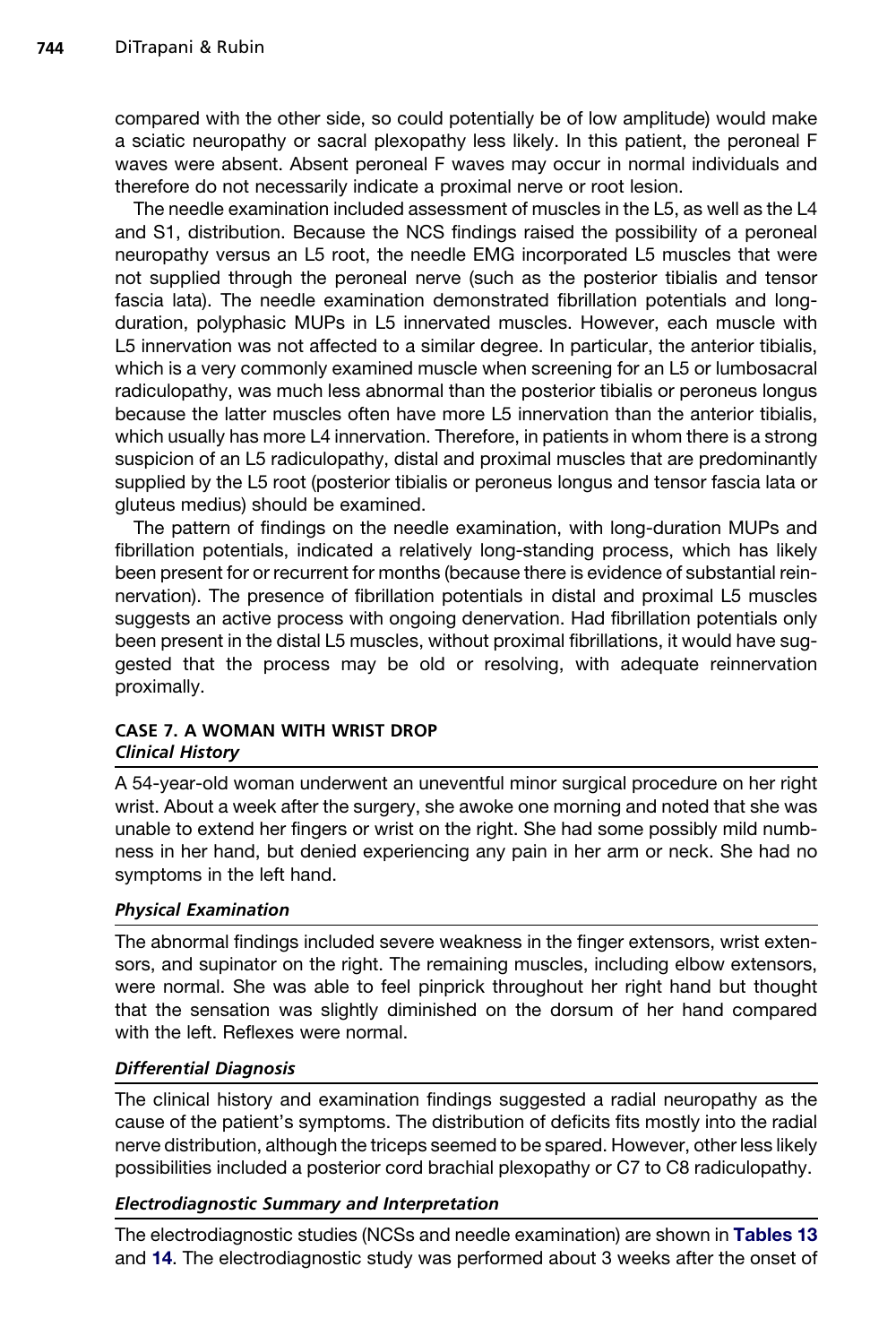<span id="page-14-0"></span>

| Table 13<br>Case 7: nerve conduction studies |                              |     |                   |    |                               |           |     |                                  |           |      |  |      |
|----------------------------------------------|------------------------------|-----|-------------------|----|-------------------------------|-----------|-----|----------------------------------|-----------|------|--|------|
|                                              | Amplitude<br>(mV or $\mu$ V) |     | Velocity<br>(m/s) |    | <b>Distal Latency</b><br>(ms) |           |     | <b>F-Wave</b><br>Latency<br>(ms) |           |      |  |      |
| <b>Stimulate (Record)</b>                    | R                            | L   | <b>NL</b>         | R  | L                             | <b>NL</b> | R   | L                                | <b>NL</b> | R    |  | Est  |
| Median, m (APB)                              | 8.4                          |     | >4                | 51 |                               | >48       | 4.2 |                                  | <4.5      | 26.7 |  | 27.7 |
| Ulnar, m (ADM)                               | 14.1                         |     | >6                | 53 |                               | >51       | 3.1 |                                  | < 3.6     | 26.1 |  | 23.2 |
| Median, s (index)                            | 34                           |     | >15               | 58 |                               | >56       | 3.4 |                                  | < 3.6     |      |  |      |
| Ulnar, s (5th)                               | 21                           |     | >10               | 57 |                               | > 54      | 2.8 |                                  | $<$ 3.1   |      |  |      |
| Radial, m (EDC)                              | 1.2                          | 6.2 |                   | 55 |                               |           | 2.0 | 2.1                              |           |      |  |      |
| Superficial radial, s                        | 26                           | 28  | >20               |    |                               |           | 1.7 | 2.0                              | 2.9       |      |  |      |

Abbreviations: ADM, abductor digiti minimi; APB, abductor pollicis brevis; EDC, extensor digitorum communis; NL, normal values.

the patient's symptoms. NCSs demonstrated normal median and ulnar motor and sensory responses. The right radial motor amplitude was low compared with the left. Inching along the radial nerve around the spiral groove demonstrated an 80% drop in amplitude over a 2-cm segment at the proximal spiral groove ([Fig. 2](#page-15-0)). The radial sensory amplitude was normal and similar to that of the left. Needle examination demonstrated fibrillation potentials and no voluntary MUP activation in radial innervated muscles, apart from the triceps and anconeus. The findings were consistent with a right radial neuropathy located at the proximal spiral groove, characterized by focal demyelination with some degree of axonal loss.

#### Case Comment

This case demonstrated findings of an uncommon upper extremity mononeuropathy: a radial neuropathy at the spiral groove. The goal of the electrodiagnostic study in this patient was to confirm localization to the radial nerve and exclude other possibilities, such as a posterior cord plexopathy or a C7 to C8 radiculopathy. In addition, the electrodiagnostic studies were helpful in determining the precise site of the nerve lesion. In

| Table 14<br>Case 7: needle examination |                             |                                |            |               |  |  |  |  |
|----------------------------------------|-----------------------------|--------------------------------|------------|---------------|--|--|--|--|
| Muscle                                 | <b>Insertional Activity</b> | <b>Fibrillation Potentials</b> | <b>MUP</b> | Recruitment   |  |  |  |  |
| First dorsal interosseous              | NL                          | 0                              | NL         |               |  |  |  |  |
| <b>Pronator teres</b>                  | NL                          | 0                              | NL         |               |  |  |  |  |
| <b>Triceps</b>                         | NL                          | 0                              | NL         |               |  |  |  |  |
| Anconeus                               | NL                          | 0                              | NL         |               |  |  |  |  |
| <b>Brachioradialis</b>                 | Increased                   | $2+$                           |            | No activation |  |  |  |  |
| Supinator                              | Increased                   | $2+$                           |            | No activation |  |  |  |  |
| Extensor digitorum<br>communis         | Increased                   | $2+$                           |            | No activation |  |  |  |  |
| Extensor indicis proprius              | Increased                   | $2+$                           |            | No activation |  |  |  |  |
| <b>Biceps</b>                          | NL                          | 0                              | NL         |               |  |  |  |  |
| Deltoid                                | NL                          | 0                              | NL         |               |  |  |  |  |

Abbreviation: NL, normal findings.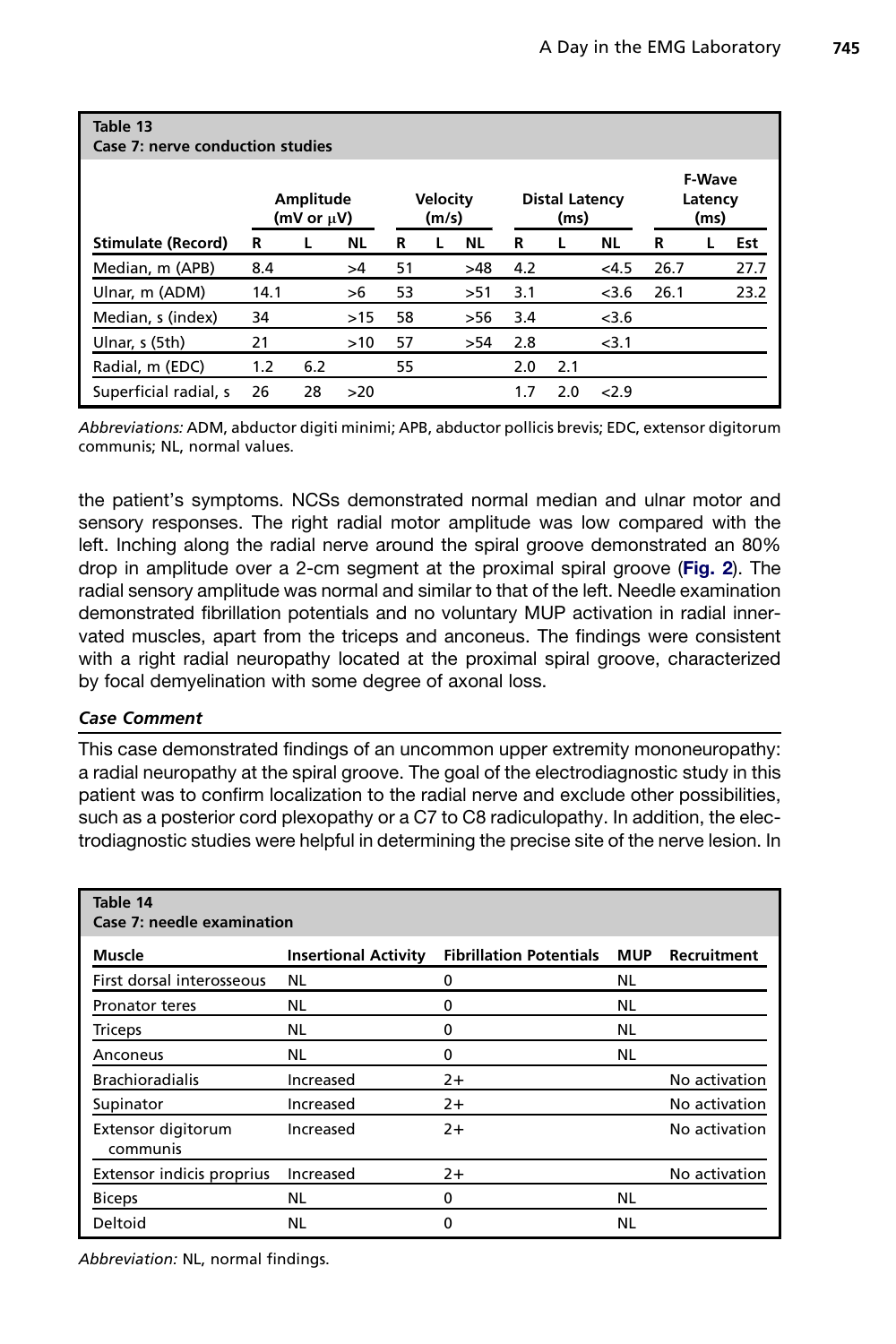<span id="page-15-0"></span>

Fig. 2. Radial motor (inching) nerve conduction study in case 7, demonstrating a focal conduction block at the spiral groove.

this case standard, nonradial motor and sensory conduction studies were performed to ensure that there was no evidence of a more diffuse process or localization outside of the radial nerve distribution. The radial motor NCSs demonstrated a normal amplitude at the distal stimulation site (at the elbow), and even demonstrated a normal response when stimulation was performed at the distal portion of the spiral groove. Had stimulation not been performed at the proximal spiral groove, as occurred during the inching study, the severe focal conduction block would not have been identified on NCSs. This finding demonstrates the instructive point that if a patient has significant weakness believed to be caused by a peripheral nerve process and the motor conduction study to the weak muscle is normal, stimulation more proximally along the nerve (or even at the plexus or root) to assess for proximal conduction block should be considered.

The needle examination demonstrated abnormalities in the radial muscles distal to the anconeus. The triceps and the anconeus are the only two radial innervated muscles whose nerve branches emanate from the radial nerve proximal to the spiral groove. The presence of fibrillation potentials indicates some degree of axonal loss (in addition to the focal demyelination noted by the conduction block). This temporal progression from conduction block to axonal loss is common with many nerve compression lesions.

It is also notable that the radial sensory amplitude was spared, likely because the major pathophysiologic change was conduction block and because the typical radial sensory study is performed with stimulation distal to the site of block (at the wrist). Identifying proximal conduction block in sensory fibers is very difficult because of the normal dispersion of the SNAPs over long distances. This patient was thought to have a "Saturday night palsy."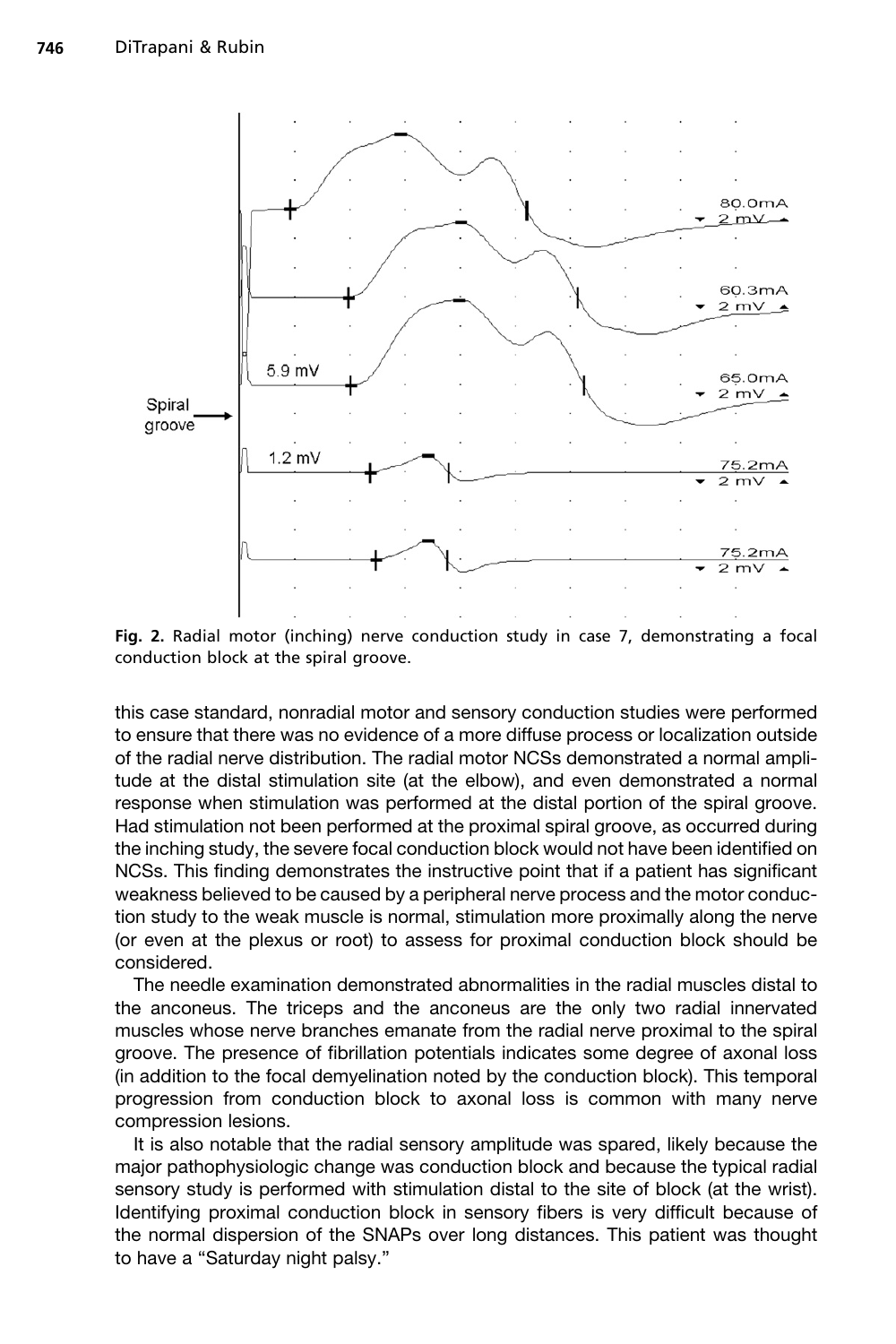# CASE 8. A MAN WITH ARM PAIN AND WEAKNESS AFTER YARD WORK Clinical History

A 54-year-old man presented with right upper extremity weakness and pain. The morning after a day of yard work, he experienced severe pain in his right shoulder that worsened with movement of his arm. The pain continued over the next week, during which he noted weakness of his right arm. Over the next 2 weeks his pain reduced and was present only intermittently; however, he continued to note weakness of his arm. He described weakness in raising his right arm and some weakness on gripping objects. He had some mild numbness in his right shoulder. He did not complain of any symptoms in his left arm.

## Physical Examination

The only abnormal findings were seen in the patient's right arm. Muscle strength testing in the right arm was as follows (graded on the MRC scale): deltoid 4, biceps 4, infraspinatus 2, supraspinatus 2, triceps 5, pronation 4, supination 4, wrist extension 5, wrist flexion 5, flexor digitorum profundus (index and middle digits) 2, flexor digitorum profundus (fourth and fifth digits) 5, flexor pollicis longus 2, extensor digitorum communis 5, interossei 5, and abductor pollicis brevis 5. There was prominent atrophy of his right supraspinatus and infraspinatus. Reflexes were normal. There was mild decreased pinprick sensation over his right shoulder.

## Differential Diagnosis

In this patient, the onset of pain in the arm after a day of yard work would first raise the concern for a cervical radiculopathy. The pattern of weakness on his neurologic examination is complicated and difficult to localize into a specific root distribution. One possibility was that of a C5 to C6 root lesion, although the weakness in some of his more distal arm muscles would suggest a possible C8 to T1 lesion. Other possibilities would include multiple mononeuropathies (axillary, musculocutaneous, and partial median), a brachial plexopathy, or a central cord lesion (although he did not have features of a myelopathy).

#### Electrodiagnostic Summary and Interpretation

The electrodiagnostic studies (NCSs and needle examination) are shown in Tables 15 and [16](#page-17-0). NCSs demonstrated a reduced right suprascapular CMAP amplitude relative to the left ([Fig. 3](#page-17-0)). The right lateral antebrachial and radial sensory amplitudes were

| Table 15<br>Case 8: nerve conduction studies |                              |     |                   |    |                               |     |                               |     |         |    |  |     |
|----------------------------------------------|------------------------------|-----|-------------------|----|-------------------------------|-----|-------------------------------|-----|---------|----|--|-----|
|                                              | Amplitude<br>(mV or $\mu$ V) |     | Velocity<br>(m/s) |    | <b>Distal Latency</b><br>(ms) |     | <b>F-Wave</b><br>Latency (ms) |     |         |    |  |     |
| <b>Stimulate (Record)</b>                    | R                            | L   | NL                | R  | L                             | NL  | R                             |     | NL      | R  |  | Est |
| Median, m (APB)                              | 6.8                          |     | >4                | 52 |                               | >48 | 4.4                           |     | <4.5    | 29 |  | 30  |
| Ulnar, m (ADM)                               | 12.2                         |     | >6                | 60 |                               | >51 | 3.5                           |     | < 3.6   | 29 |  | 25  |
| Median, s (index)                            | 44                           |     | >15               | 58 |                               | >56 | 3.3                           |     | < 3.6   |    |  |     |
| Ulnar, s (5th)                               | 39                           |     | >10               | 61 |                               | >54 | 3.2                           |     | $<$ 3.1 |    |  |     |
| Lateral antebrachial, s                      | 19                           | 39  |                   |    |                               |     | 2.0                           | 2.0 |         |    |  |     |
| Suprascapular, m                             | 5.9                          | 9.8 |                   |    |                               |     | 2.0                           | 2.2 |         |    |  |     |
| Superficial radial, s                        | 20                           | 42  | >20               |    |                               |     | 2.4                           | 2.2 | 2.9     |    |  |     |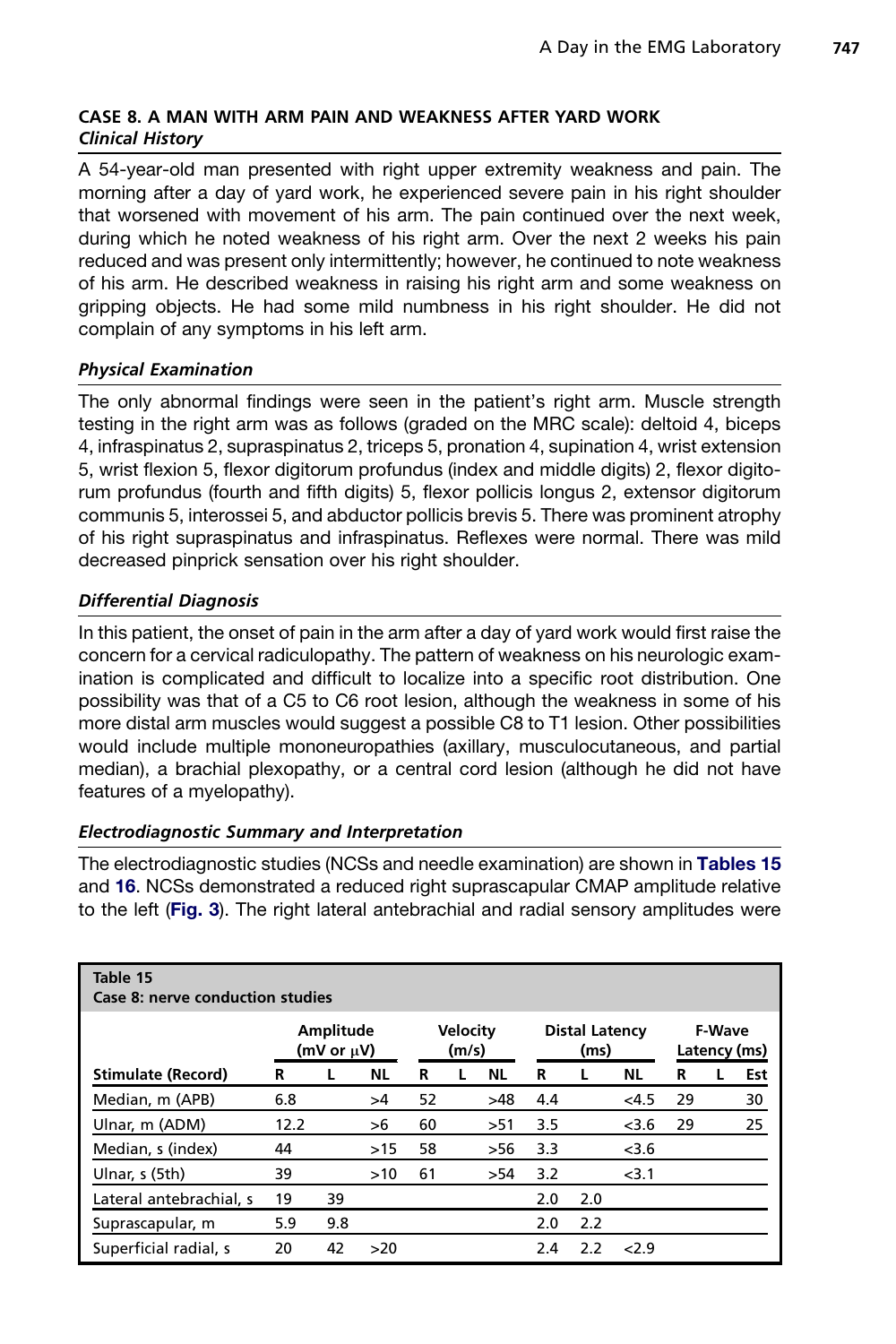<span id="page-17-0"></span>

| Table 16<br>Case 8: needle examination |                 |                                                      |            |                                                    |        |        |               |
|----------------------------------------|-----------------|------------------------------------------------------|------------|----------------------------------------------------|--------|--------|---------------|
| Muscle                                 | <b>Activity</b> | <b>Insertional Fibrillation</b><br><b>Potentials</b> | <b>MUP</b> | <b>Recruitment Duration Amplitude</b><br>(Reduced) | (Long) | (High) | <b>Phases</b> |
| Rhomboid major                         | <b>NL</b>       | 0                                                    | <b>NL</b>  |                                                    |        |        |               |
| Infraspinatus                          | Inc             | $2+$                                                 |            | $2+$                                               | $2+$   | $1+$   | 100%          |
| Deltoid                                | <b>Inc</b>      | $1+$                                                 |            |                                                    | $1+$   |        |               |
| Biceps brachii                         | Inc             | $1+$                                                 |            |                                                    | $\pm$  |        |               |
| Supraspinatus                          | Inc             | 士                                                    |            | $2+$                                               | $2+$   | $2+$   | 100%          |
| Triceps brachii                        | <b>NL</b>       | 0                                                    | NL         |                                                    |        |        |               |
| Extensor digitorum NL<br>communis      |                 | $\mathbf 0$                                          | <b>NL</b>  |                                                    |        |        |               |
| <b>Pronator teres</b>                  | <b>NL</b>       | 0                                                    | <b>NL</b>  |                                                    |        |        |               |
| Flexor pollicis<br>longus              | <b>Inc</b>      | $2+$                                                 |            | $2+$                                               | $1+$   | $1+$   |               |
| Pronator<br>quadratus                  | Inc             | $2+$                                                 |            | $2+$                                               | $1+$   |        |               |
| Abductor<br>pollicis brevis            | <b>NL</b>       | 0                                                    | <b>NL</b>  |                                                    |        |        |               |
| First dorsal<br>interosseous           | <b>NL</b>       | $\mathbf 0$                                          | <b>NL</b>  |                                                    |        |        |               |
| C6 paraspinal                          | <b>NL</b>       | 0                                                    | NL         |                                                    |        |        |               |

Abbreviations: Inc, increased; NL, normal.



Fig. 3. Suprascapular nerve conduction studies in case 8, demonstrating an approximately 50% amplitude reduction in the affected (right) side compared with the unaffected side.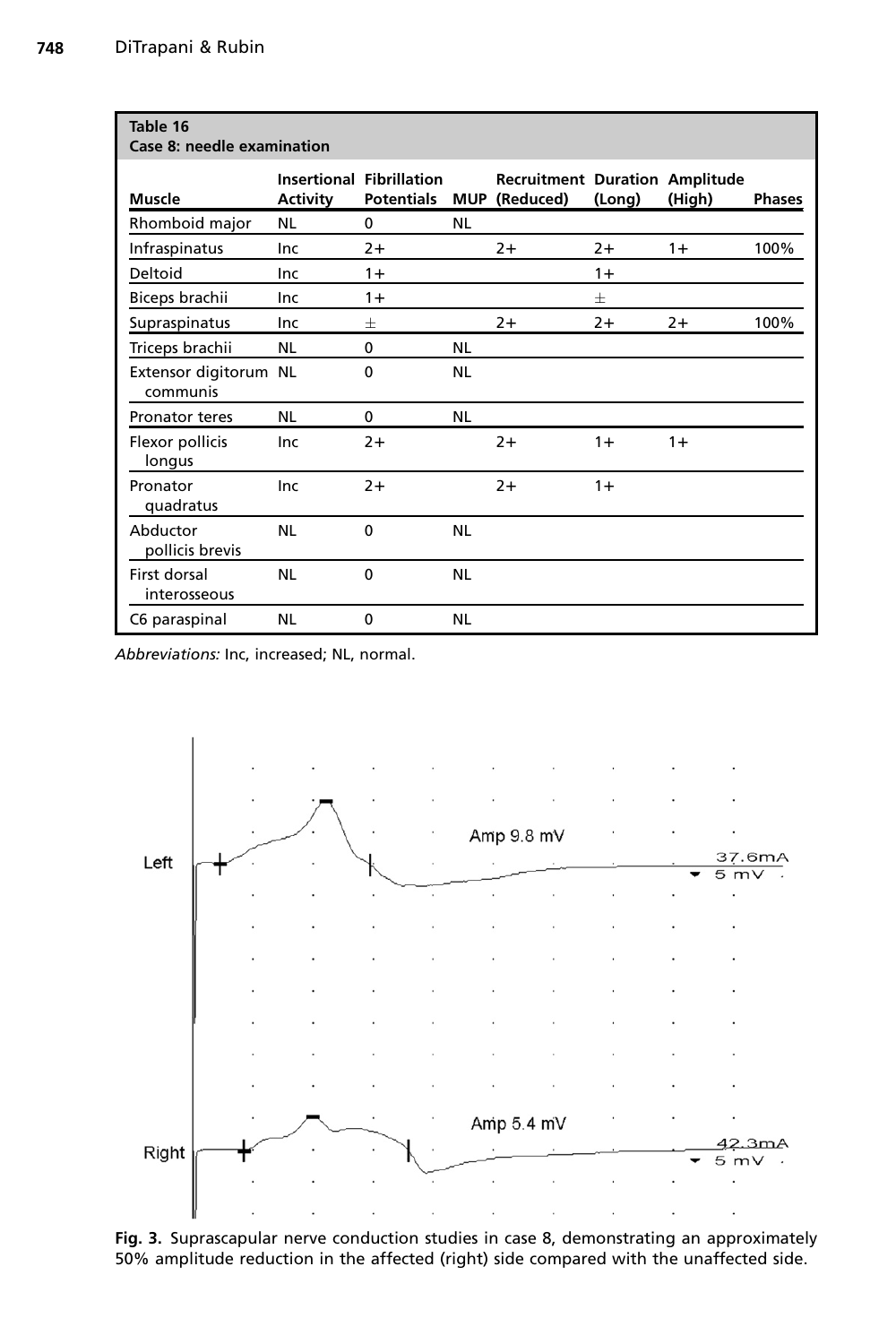mildly low relative to the left. Concentric needle EMG demonstrated fibrillation potentials and long-duration, polyphasic MUPs with markedly reduced recruitment in the right supraspinatus, infraspinatus, flexor pollicis, and pronator quadratus, and similar, but much milder, findings in the deltoid and biceps. The remaining muscles were normal. The study was interpreted as a complex study with evidence of a patchy process, most likely involving the upper trunk of the brachial plexus (and mainly the fibers to the suprascapular nerve) and the anterior interosseous branch of the median nerve. The pattern of findings, primarily involving 2 individual nerves, would be compatible with a patchy inflammatory process involving the nerve, such as seen in neuralgic amyotrophy.

#### Case Comments

This is a complicated case, in which the pattern of abnormalities is difficult to precisely localize into a single site within the peripheral nervous system. The initial concern based on the history and clinical examination was for multiple cervical radiculopathies, a brachial plexopathy, or multiple mononeuropathies. The study began with standard motor and sensory NCSs (median and ulnar). Despite the patient's weakness in some median-innervated muscles, the normal responses obtained on median motor (abductor pollicis brevis) and sensory (recorded from the index finger) argued against a process involving the proximal median nerve. However, routine median NCSs do not reliably assess the anterior interosseous branch of the median nerve (AION) (in which less commonly performed NCSs, such as recording from the pronator quadratus, would need to be performed). In addition, because most of his weakness outside of the AION was in the shoulder girdle muscles (especially the spinati), the routine NCSs do not thoroughly assess for a C5 to C6 root lesion or an upper trunk plexopathy. Because these localizations were strongly considered, additional sensory NCSs of fibers that course through the upper trunk (lateral antebrachial cutaneous and superficial radial) were performed. The reduction in amplitudes in both of these indicated a lesion that was distal to the dorsal root ganglion and supported a brachial plexopathy (or multiple mononeuropathies). The suprascapular motor NCS was also performed to provide an objective measure of the degree of nerve dysfunction, although assessment of this nerve could have also been made solely on the needle examination of the supraspinatus and infraspinatus.

The needle examination demonstrated findings of a neurogenic process that again was difficult to precisely localize into a single lesion. The most severe abnormalities were present in muscles supplied by the suprascapular and AION, but there were also mild abnormalities in other muscles supplied by the upper trunk of the brachial plexus.

The pattern of electrodiagnostic findings, in the context of the patient's history, was typical of neuralgic amyotrophy (Parsonage-Turner syndrome). This entity is categorized as an inflammatory or immune-mediated brachial plexopathy; however, preferential involvement of a single or multiple individual nerves in addition to other portions of the brachial plexus is very common. $3$  This entity may have a predilection to certain nerves, such as the long thoracic, suprascapular, and AION. As a result of the patchy nature of involvement, neuralgic amyotrophy may be one of the most difficult entities to study from an electrodiagnostic standpoint. Maintaining a high index of suspicion, performing a very thorough clinical neuromuscular examination before performing any electrodiagnostic studies, and liberalizing the number of NCSs (often with side-to-side comparisons) and muscles examined with needle EMG are important steps in an appropriate assessment of these patients.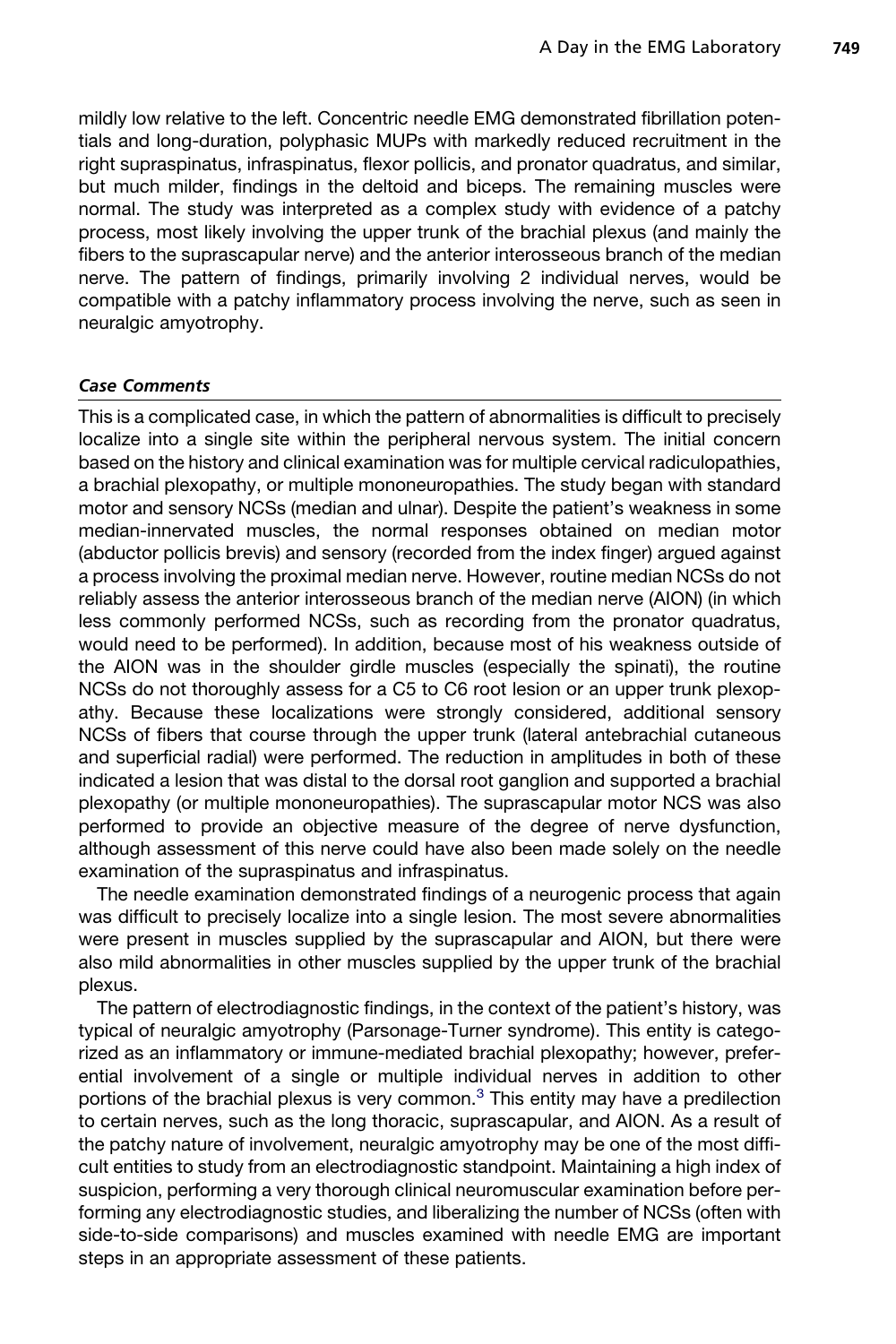# CASE 9. A MAN WITH POSTOPERATIVE DIPLOPIA, DYSARTHRIA, AND FATIGUE Clinical History

A 67-year-old man underwent an uncomplicated arthroscopic surgical procedure on his left shoulder for shoulder pain. In the next 1 to 2 weeks he began to experience fluctuating dysarthria, ptosis, and intermittent diplopia. He noted blurring of his vision when reading or driving, with occasional double vision. He also noted that either or both of his eyelids would droop when he was tired. He had some difficulty swallowing liquids. The symptoms were present throughout the day, but tended to fluctuate in nature and were typically worse toward the afternoon and evening. He also reported feeling generalized fatigue and some weakness in his arms and legs. He had no sensory complaints or pain.

# Physical Examination

The patient's neurologic examination demonstrated mild bilateral ptosis that seemed to worsen slightly with sustained upgaze. There were no definite extraocular movement abnormalities. Strength was normal except for mild weakness in his orbicularis oculi and oris muscles, and in the proximal shoulder muscles bilaterally. Deep tendon reflexes, gait, sensory, and coordination were normal.

# Differential Diagnosis

This patient seemed to have a generalized process, primarily causing weakness in a cranial-cervical distribution. In this patient with fatigable weakness, double vision, and bulbar symptoms, the primary concern was a neuromuscular junction disorder such as myasthenia gravis. Other generalized neuromuscular conditions, such as a myopathy, polyradiculopathy, or motor neuron disorder, were also considered, and can be associated with fatigue or an increased sense of weakness after activity or later in the day. In this case, it is unclear whether or how the patient's antecedent surgery contributed to his symptoms, but the stress of the surgery could have been a trigger for unmasking certain conditions, including myasthenia gravis, an inflammatory polyradiculopathy, or a subclinical myopathy.

## Electrodiagnostic Summary and Interpretation

The electrodiagnostic studies (NCSs and needle examination) are shown in Tables 17 and [18](#page-20-0). The median sensory and ulnar motor conduction studies were normal. Repetitive stimulation studies were performed at 2 Hz before and after 1 minute of exercise in the left spinal accessory and facial nerves. No abnormal decrement in the CMAP amplitude or area was seen in the spinal accessory nerve (maximum decrement

| Table 17<br>Case 9: nerve conduction studies    |                                          |                            |                                        |                                          |  |  |  |  |
|-------------------------------------------------|------------------------------------------|----------------------------|----------------------------------------|------------------------------------------|--|--|--|--|
| Stimulate<br>(Record)                           | Amplitude<br>(mV or $\mu$ V)<br>(Normal) | Velocity (m/s)<br>(Normal) | <b>Distal Latency</b><br>(ms) (Normal) | <b>F-Wave Latency</b><br>(ms) (Estimate) |  |  |  |  |
| Median (index), s                               | 23(>15)                                  | $57$ ( $>56$ )             | $3.2$ ( $<$ 3.6)                       |                                          |  |  |  |  |
| Ulnar (hypothenar), m                           | $7.2$ ( $>6.0$ )                         | 52 (>51)                   | $3.4 \approx 3.6$                      | 28 (27)                                  |  |  |  |  |
| Facial (nasalis), m <sup>a</sup>                | 1.5(>1.8)                                |                            | $2.0$ ( $<$ 4.1)                       |                                          |  |  |  |  |
| Spinal accessory, m<br>(trapezius) <sup>a</sup> | 4.5                                      |                            | 2.5                                    |                                          |  |  |  |  |

<sup>a</sup> 2-Hz repetitive stimulation performed.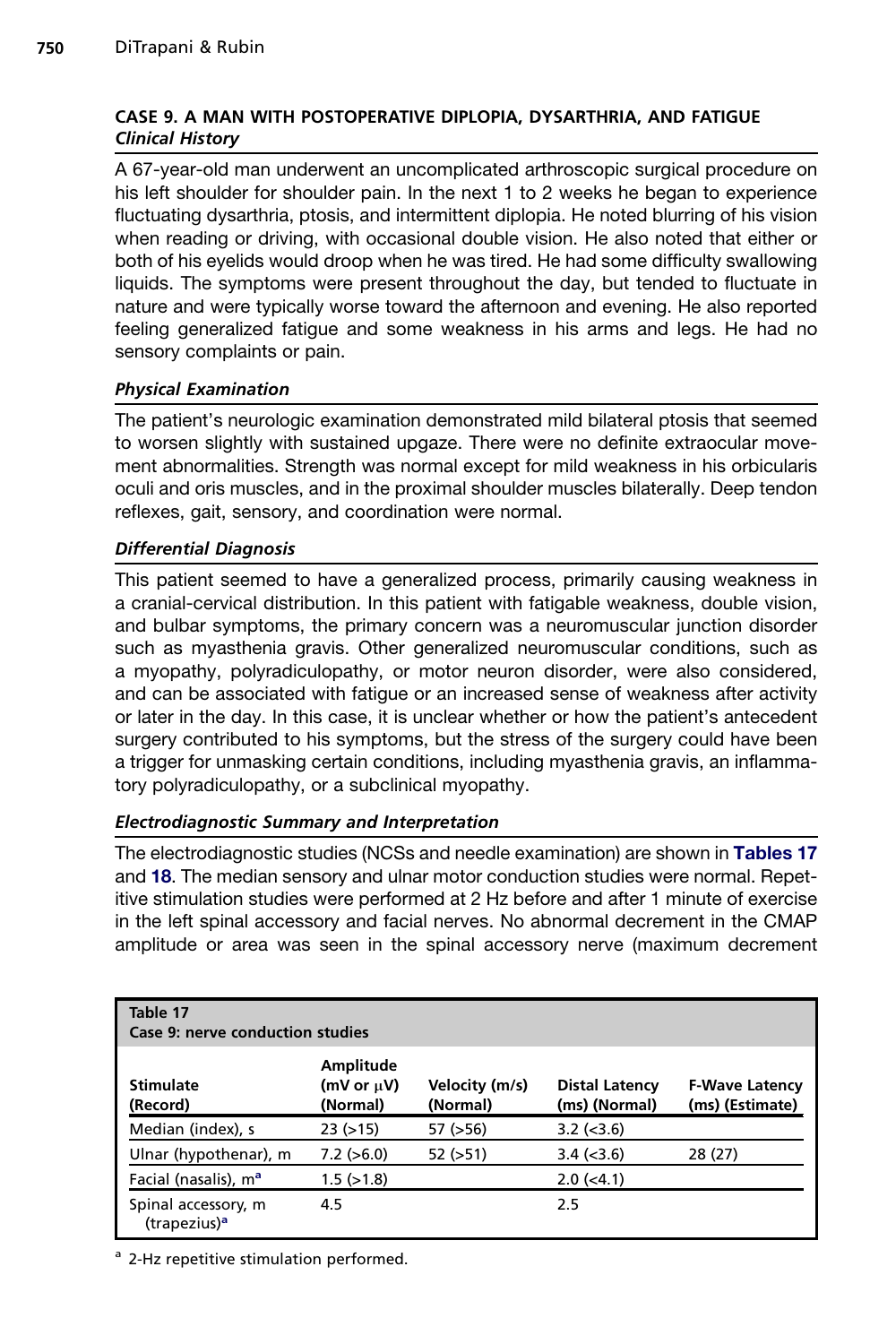<span id="page-20-0"></span>

| Table 18<br>Case 9: needle examination |                             |                                |            |
|----------------------------------------|-----------------------------|--------------------------------|------------|
| Muscle                                 | <b>Insertional Activity</b> | <b>Fibrillation Potentials</b> | <b>MUP</b> |
| Deltoid                                | NL                          |                                | NL         |
| First dorsal interosseous              | NL                          |                                | NL         |
| <b>Frontalis</b>                       | ΝL                          |                                | Varying    |
| Orbicularis oculi                      | ΝL                          |                                | Varying    |

Abbreviation: NL, normal findings.

between the first and fourth stimulus was 8%), but a mild degree of abnormal decrement (maximum of 12%) was seen in the facial nerve. After 1 minute of exercise, the maximum degree of decrement was 9% in the spinal accessory nerve and 20% in the facial nerve (Fig. 4). The needle examination demonstrated varying (unstable) MUPs in the orbicularis oculi and frontalis, but not in limb muscles. The mild abnormalities on repetitive stimulation studies and needle examination of cranial muscles were suggestive of a mild defect of neuromuscular transmission, consistent with a neuromuscular junction disorder such as myasthenia gravis.

#### Case Comment

This type of case, a patient with mild weakness in cranial and proximal muscles, can be challenging from an electrodiagnostic standpoint. In these patients, the main differential diagnosis is a neuromuscular junction disorder, unusual distribution myopathy (eg, mitochondrial, facioscapulohumeral muscular dystrophy, and so forth), motor neuron disorder, or polyradiculopathy. The study began with one routine motor and sensory NCS in the arm, both of which were normal as was expected. Even though the patient had no sensory symptoms and no distal weakness, the performance of at least a few routine studies can help to identify or exclude a process such as a polyradiculoneuropathy (in which there may be abnormal sensory responses, or conduction velocity slowing or increased temporal dispersion on the motor studies) as well as a motor neuron disorder (in which the CMAP amplitudes may be low). In addition, low CMAP amplitudes may also increase the suspicion for the less common types of



Fig. 4. Facial nerve repetitive stimulation at 2 Hz at 3 minutes after exercise in case 9. There is a 20% decrement in amplitude between the first and the fourth stimulus.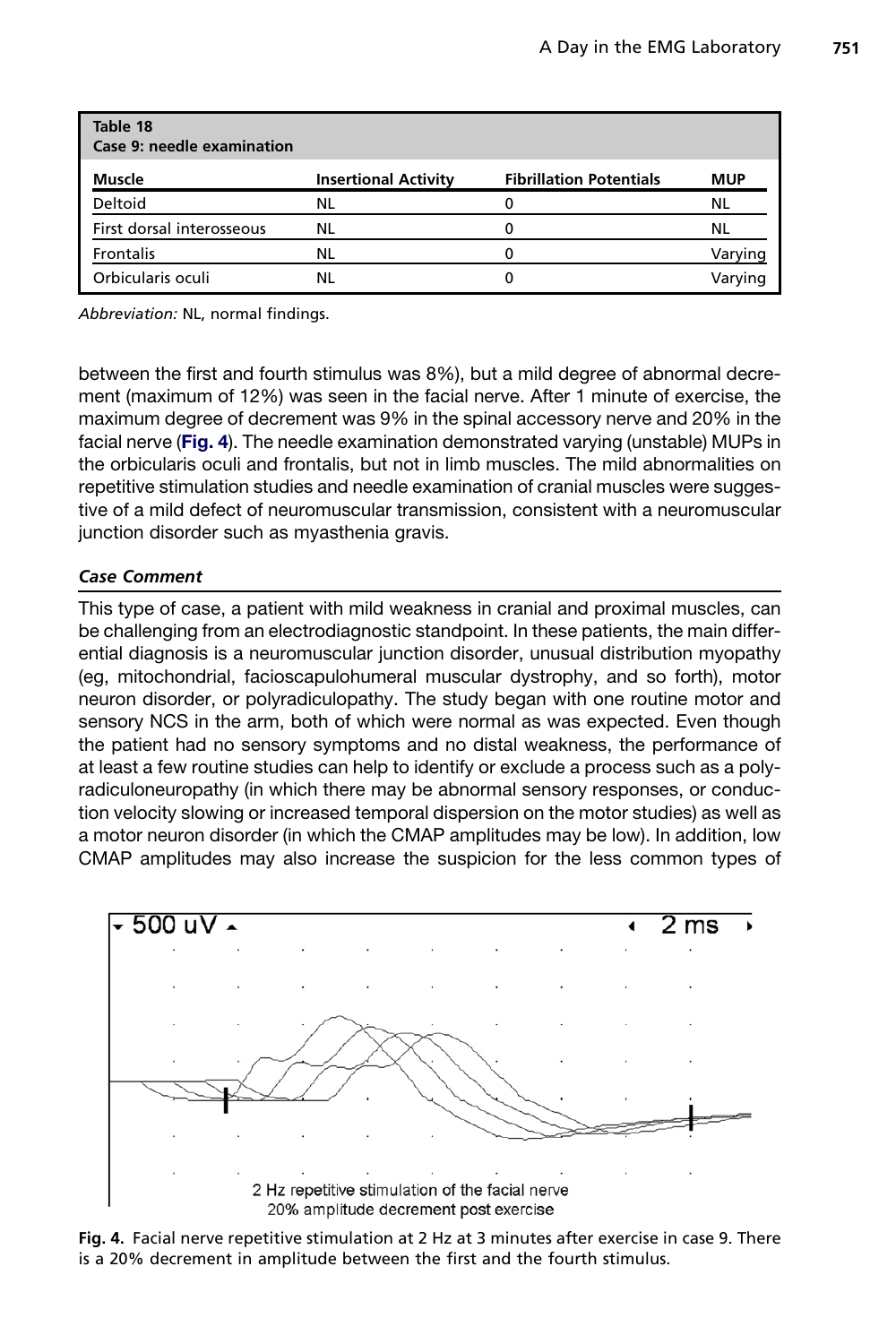neuromuscular junction disorders, such as LEMS. When this disorder is suspected and low CMAP amplitudes are seen, assessment for facilitation by supramaximally stimulating the motor nerve immediately after 10 seconds of exercise should be performed.

In addition to routine motor and sensory NCSs, repetitive stimulation is important and necessary to evaluate for a neuromuscular junction disorder, such as myasthenia gravis. Choosing the nerve on which to perform repetitive stimulation studies depends on the distribution and extent of clinical involvement. In patients with generalized symptoms, distal nerve-muscle combinations, such as the ulnar or peroneal, are technically the easiest and most reliable nerves to test. However, this patient had only bulbar and proximal weakness and, therefore, repetitive stimulation was performed on the spinal accessory and facial nerves. The repetitive nerve stimulation studies were essentially normal in the spinal accessory, because many consider an abnormal decrement as greater than 10% reduction in amplitude and area between the first and fourth or fifth stimulus. However, any degree of true decrement is technically abnormal; so in this patient the 8% decrement that was consistently present in three trials at rest may have been a clue to a defect in neuromuscular transmission. Caution should always be used when interpreting abnormal decrement to ensure that the study is technically reliable and that the pattern of decrement (largest drop between the first and second stimulus with a tapering pattern) is physiologic. This patient demonstrated more significant (>10%) decrement in the most affected muscles, with repetitive stimulation of the facial nerve. Because the decrement was only mild or borderline at rest, repetitive stimulation studies were performed also after 1 minute of exercise, which may increase the degree of decrement in some patients.

The needle examination focused on not only muscles that were clinically weak but also sampled muscles (such as the first dorsal interosseous) that were clinically spared, to assess for more widespread subclinical involvement. The absence of fibrillation potentials or markedly short-duration or long-duration MUPs essentially excluded a severe myopathy or motor neuron disorder. However, some mild myopathies may not demonstrate prominent needle examination abnormalities, but these conditions would also not be expected to produce decrement on repetitive stimulation either. The only finding on the needle examination in the clinically weak muscles was abnormal MUP variation (unstable or varying MUPs), which is the typical finding in neuromuscular junction disorders. Unstable MUPs can also be seen in myopathies and neurogenic disorders, but those conditions would also be associated with other configurational changes in the MUPs. The unstable MUPs in conjunction with the abnormal repetitive stimulation were consistent with a neuromuscular junction disorder.

In this patient, had the routine needle examination been normal, single-fiber EMG would have been performed as the most sensitive test for a defect of neuromuscular transmission. Single-fiber EMG should be performed if there is a high clinical index of suspicion or if ptosis and/or diplopia are the only clinical symptoms, and the routine studies are normal.

As a final note, patients who are being studied for a neuromuscular junction disorder should not take pyridostigmine (Mestinon) for at least 4 to 8 hours before electrodiagnostic testing, because the medication may improve and mask abnormal decrement, producing a false-negative study. This patient was being treated for presumed myasthenia gravis with pyridostigmine before confirmation with the EMG study. When he arrived at the laboratory on the morning of the test, he had indicated that he had taken his pyridostigmine 1 hour before. The test was delayed until later in the afternoon to avoid false-negative results.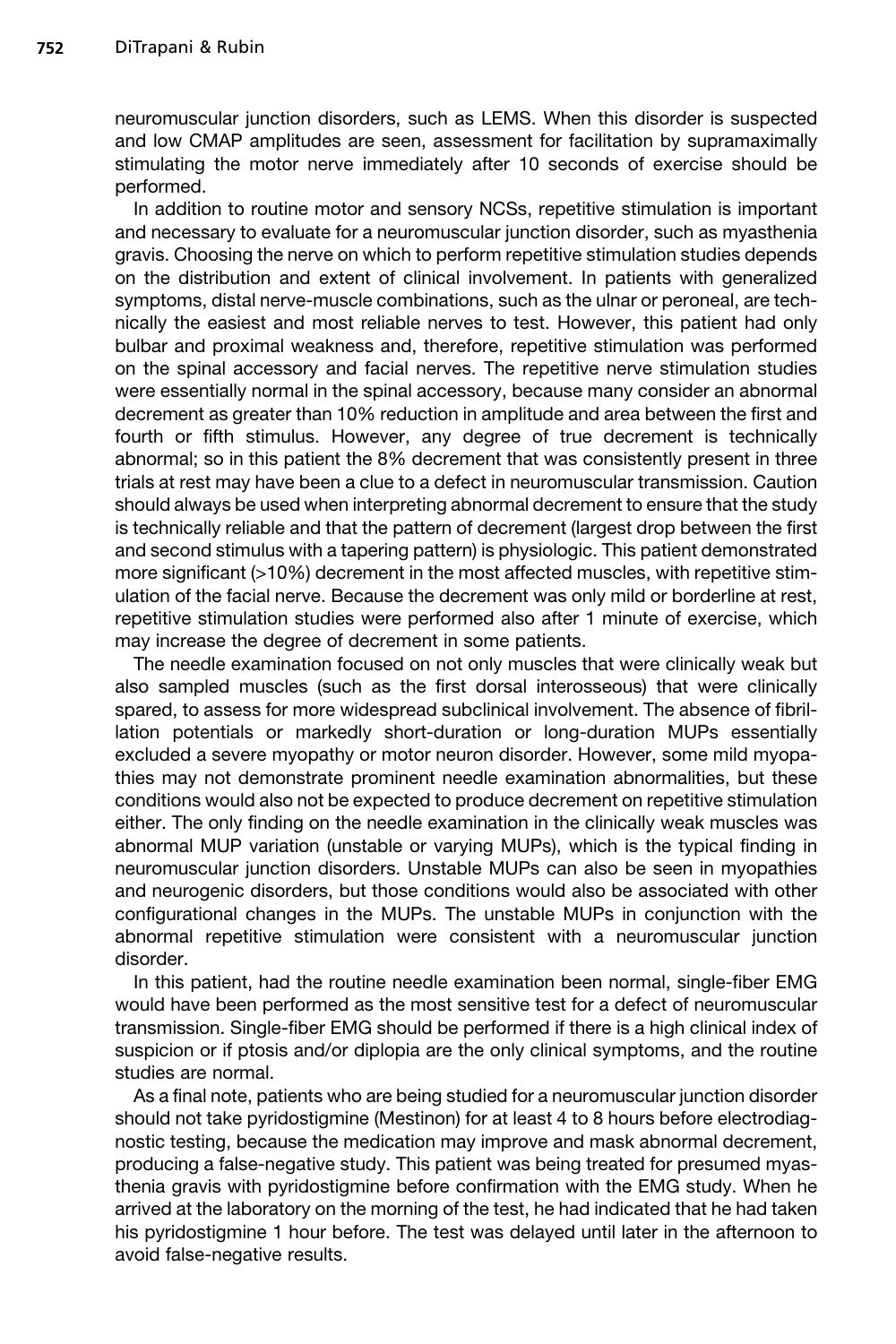## CASE 10. A VETERINARIAN WITH PROGRESSIVE WEAKNESS Clinical History

A 35-year-old left-handed veterinarian presented with a 3-year history of slowly progressive weakness. The weakness initially began in her right hand and gradually worsened to involve both upper and lower extremities. She required the use of a walker to assist with ambulation. She reported mild dysphagia, but no ptosis, diplopia, dysarthria, or respiratory symptoms. She described no pain or sensory complaints.

## Physical Examination

Her neurologic examination demonstrated generalized weakness of moderate severity in her arms and legs, right side worse than left, with increased tone in the right lower extremity, brisk deep tendon reflexes, and bilateral Babinski signs. She had atrophy of her intrinsic hand muscles bilaterally and fasciculations in many muscles. Her speech was notable for a subtle spastic dysarthria, and tongue strength was mildly weak. Sensory examination was normal.

## Differential Diagnosis

The primary concern in this case, given the combination of upper and lower motor neuron examination findings, is progressive motor neuron disease such as amyotrophic lateral sclerosis (ALS). Other possibilities include multiple cervical, thoracic, and lumbosacral radiculopathies, a polyradiculopathy, or a severe neuromuscular junction disorder or myopathy. However, the upper motor neuron signs would not be typical of these other possibilities, unless she had two processes.

## Electrodiagnostic Summary and Interpretation

The electrodiagnostic studies (NCSs and needle examination) are shown in Tables 19 and [20](#page-23-0). The NCSs of the right upper and lower limbs revealed an absent median motor response and low ulnar and tibial motor CMAP amplitudes. No conduction velocity slowing, conduction blocks, or abnormal temporal dispersion were seen. Needle examination demonstrated fibrillation potentials in most muscles studied with fasciculation potentials in many muscles. In addition, there was reduced recruitment of longduration, high-amplitude, and frequently polyphasic and varying MUPs in most muscles. The findings were those of a diffuse neurogenic disorder affecting anterior

| Table 19<br>Case 10: nerve conduction studies |                                          |                            |                                        |                                          |  |  |  |  |
|-----------------------------------------------|------------------------------------------|----------------------------|----------------------------------------|------------------------------------------|--|--|--|--|
| Stimulate<br>(Record)                         | Amplitude<br>(mV or $\mu$ V)<br>(Normal) | Velocity<br>(m/s) (Normal) | <b>Distal Latency</b><br>(ms) (Normal) | <b>F-Wave Latency</b><br>(ms) (Estimate) |  |  |  |  |
| Ulnar, m (hypothenar)                         | 3.8(>6)                                  | 65 (>51)                   | $3.0$ ( $<$ 3.6)                       | 24 (28)                                  |  |  |  |  |
| Ulnar, s anti (fifth)                         | 66 (>10)                                 | 64 (54)                    | $2.8$ ( $<$ 3.1)                       |                                          |  |  |  |  |
| Median, m (thenar)                            | ΝR                                       | ΝR                         | ΝR                                     |                                          |  |  |  |  |
| Median, s anti (index)                        | $64$ ( $>15$ )                           | $57$ ( $>56$ )             | $2.7 \leq 3.6$                         |                                          |  |  |  |  |
| Peroneal, m<br>(extensor digitorum brevis)    | 4.8(>2)                                  | 48(>41)                    | 5.4(6.6)                               | 45 (43)                                  |  |  |  |  |
| Superficial peroneal, s (ankle)               | 17(>0)                                   |                            | $3.7$ ( $< 6.1$ )                      |                                          |  |  |  |  |
| Tibial, m (abductor hallucis)                 | 1.9(4)                                   | 41(>40)                    | $5.2$ ( $< 6.1$ )                      | 52 (49)                                  |  |  |  |  |

Abbreviation: NR, no response.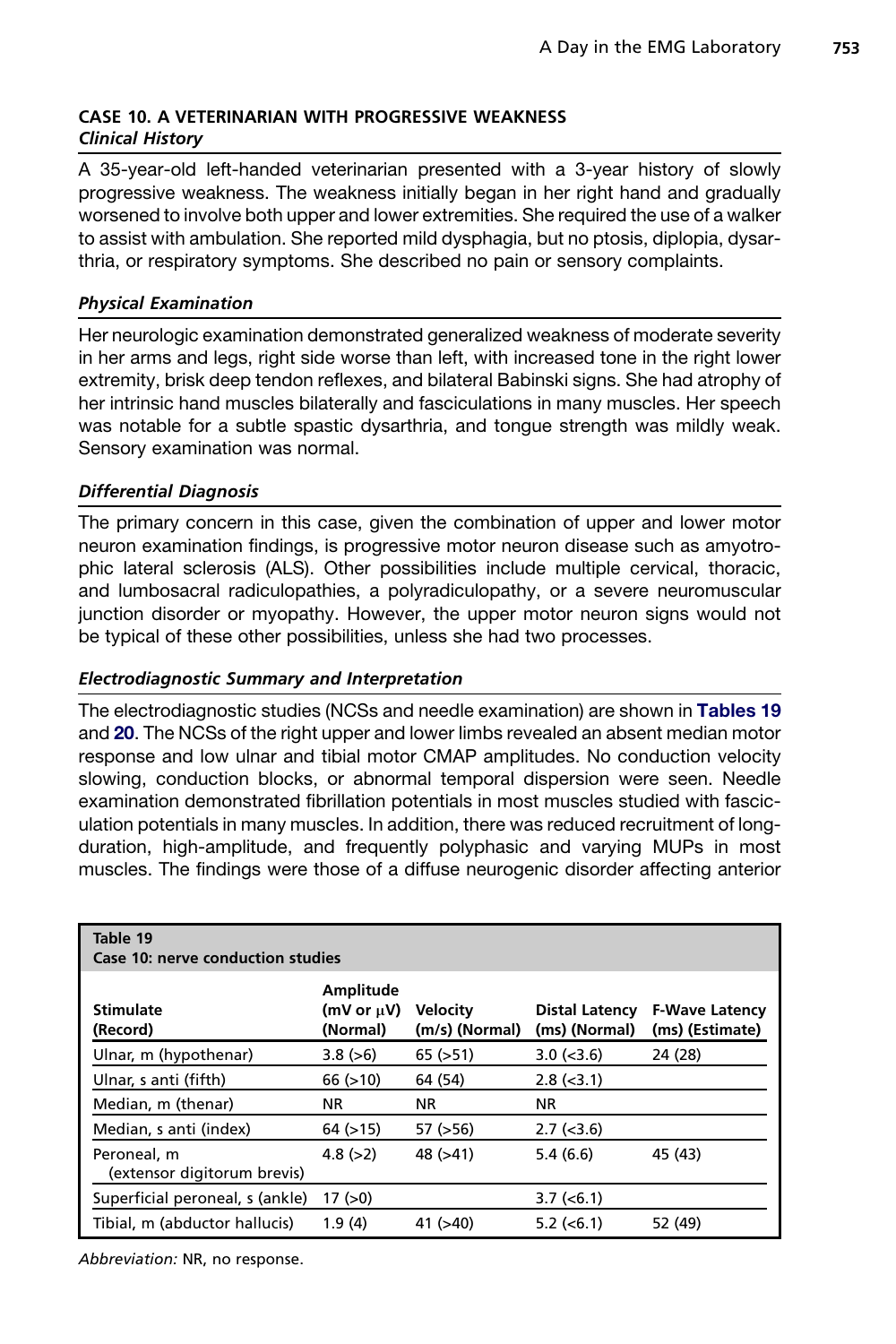<span id="page-23-0"></span>

| Table 20<br>Case 10: needle examination |                 |                   |                                                             |  |                                                               |          |          |               |  |
|-----------------------------------------|-----------------|-------------------|-------------------------------------------------------------|--|---------------------------------------------------------------|----------|----------|---------------|--|
| Muscle                                  | <b>Activity</b> | <b>Potentials</b> | Insertional Fibrillation Fasciculation<br><b>Potentials</b> |  | <b>Recruitment Duration Amplitude</b><br><b>MUP</b> (Reduced) | (Long)   | (High)   | <b>Phases</b> |  |
| <b>Biceps<sup>a</sup></b>               | Inc             | $2+$              | $1+$                                                        |  | $2+$                                                          | $2+$     | $2+$     |               |  |
| <b>Triceps<sup>a</sup></b>              | Inc.            | $3+$              | 0                                                           |  | $2+$                                                          | $2+$     | $2+$     | 25%           |  |
| First dorsal<br>interosseous            | Inc             | $2+$              | $\Omega$                                                    |  | $2+$                                                          | $2+$     | $2+$     |               |  |
| Vastus<br>lateralis <sup>a</sup>        | Inc             | $2+$              | $1+$                                                        |  | $1+$                                                          | $2+$     | $2+$     |               |  |
| Tibialis<br>anterior <sup>a</sup>       | Inc             | $1+$              | $\Omega$                                                    |  | $2+$                                                          | $2+$     | $2+$     |               |  |
| Lateral<br>gastrocnemius                | Inc             | $1+$              | $1+$                                                        |  | $1+$                                                          | $2+$     | $1+$     |               |  |
| T7 paraspinal                           | Inc             | $1+$              | 0                                                           |  | $1+$                                                          | $_{\pm}$ | $_{\pm}$ | 25%           |  |

Abbreviation: Inc, increased.<br><sup>a</sup> Varying MUP.

horn cells or their axons affecting the cervical, thoracic, and lumbosacral segments, consistent with a progressive motor neuron disease such as ALS.

#### Case Comment

This case demonstrates electrodiagnostic features that are seen with progressive motor neuron disease (eg, ALS). The motor NCSs in the upper and lower extremities demonstrated low CMAP amplitudes, indicating axonal loss. Careful observation of the waveforms was important to assess for abnormal temporal dispersion or conduction block (which were not seen in this case), which would be seen in some inflammatory/demyelinating polyradiculopathies, such as chronic inflammatory demyelinating polyradiculopathy or multifocal motor neuropathy with conduction block, both of which can have some clinical similarities to ALS. The sensory NCSs were normal, which would be expected in motor neuron disease unless there was a concomitant peripheral neuropathy or mononeuropathy.

The needle examination approach was based on clinical findings. The needle examination included examination of 2 to 3 muscles in the cervical, thoracic, and lumbar region that were not innervated by the same root or nerve, to assess for a diffuse process. The findings of fibrillation potentials and long-duration MUPs with reduced recruitment in a widespread distribution were consistent with a severe, diffuse neurogenic process. Varying or unstable MUPs are common in progressive neurogenic disorders, such as ALS, but are often overlooked when the examiner is focusing more on the MUP size and recruitment pattern. Muscles selected were those likely to be abnormal. Thoracic paraspinal muscles were examined to demonstrate involvement of the disease process in this segment, and the presence of abnormalities in these muscles helps to exclude multiple chronic cervical and lumbosacral radiculopathies. Of note, fasciculation potentials were also present in several muscles sampled, a finding which is nonspecific but consistent with motor neuron disease.

The combination of findings fit with progressive motor neuron disease. However, taken in isolation the EMG findings could also be seen with a severe axonal polyradiculopathy and therefore must be interpreted in the context of the clinical features. In severe polyradiculopathies, deep tendon reflexes are typically reduced or absent rather than hyperactive, as in this case of ALS. In addition, there is often some degree